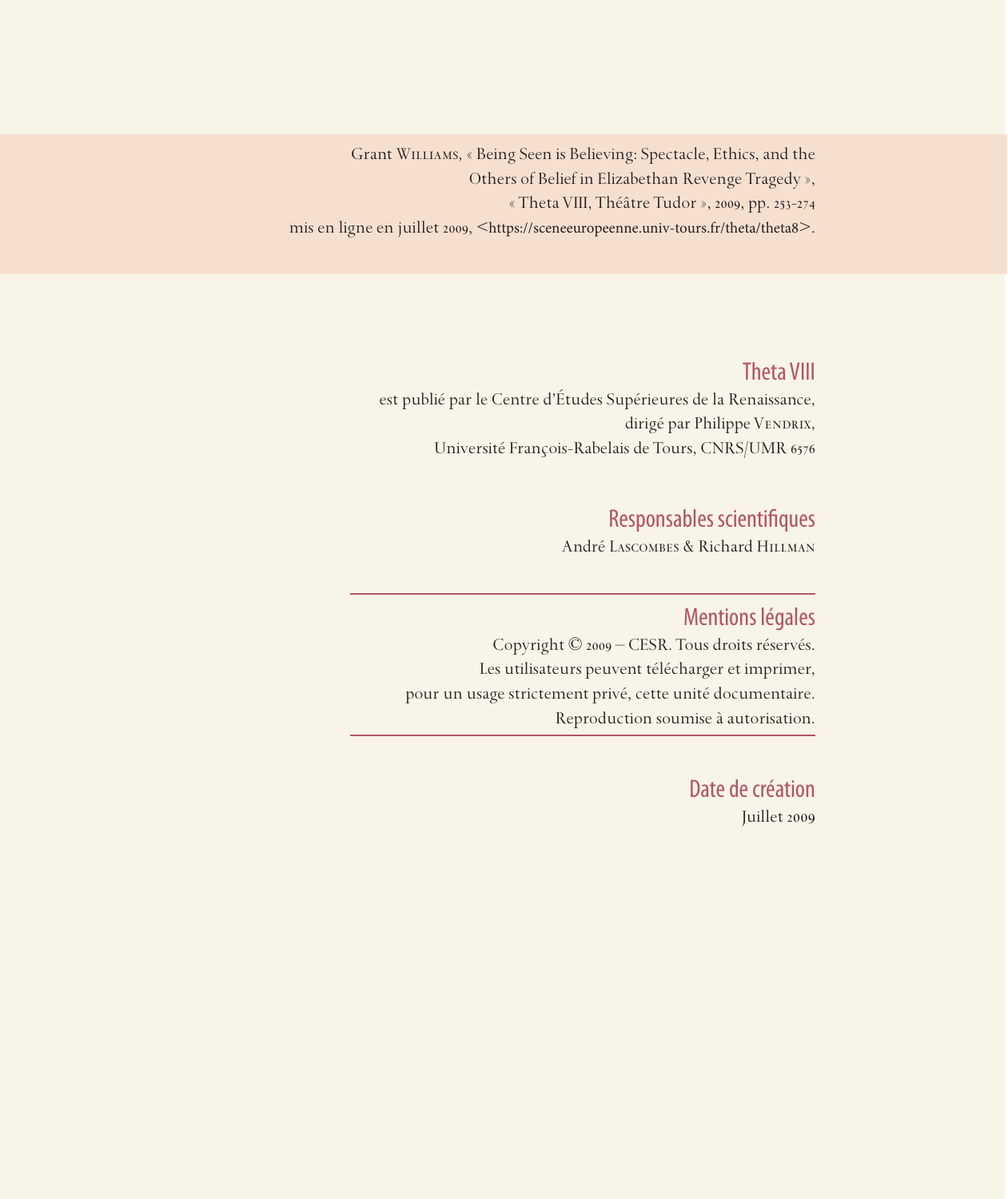Thêta VIII – Théâtre Tudor Grant WILLIAMS | p. 253-274 CESR, Tours

# *Being Seen is Believing: Spectacle, Ethics, and the Others of Belief in Elizabethan Revenge Tragedy*

Grant Williams Carleton University, Ottawa, Canada

There is no question that Tudor revenge tragedy's graphic violence stimulates in audiences a combination of visceral pleasure and moral superiority. But how can these two responses, which the specimens of the genre violence stimulates in audiences a combination of visceral pleasure and moral superiority. But how can these two responses, which the specimens of the genre elicit in varying mixtures and degrees, coexist? How does a revenge tragedy permit the audience to enjoy murderous carnage without provoking self-censure at the empathetic experience of bloodlust? Such staged bloodlust might be supposed to produce outrage and disgust in audiences on a massive scale. The explanation for this coexistence of rectitude and pleasure cannot but implicate the protagonist, the revenger, insofar as the spectator's response grows out of his vicarious engagement with revenge. The spectator's predicament finds its immediate source and correlate in that of the revenger. Thus how can the revenger enjoy a murderous rampage without suffering the pangs of conscience?

René Girard sensibly answers that it comes down to belief: "In order to perform revenge with conviction, you must believe in the justice of your own cause. The revenge seeker will not believe in his own cause unless he believes in the guilt of the intended victim" (p. 283). But because belief is always an intersubjective—even theatrical or staged—process, I want to argue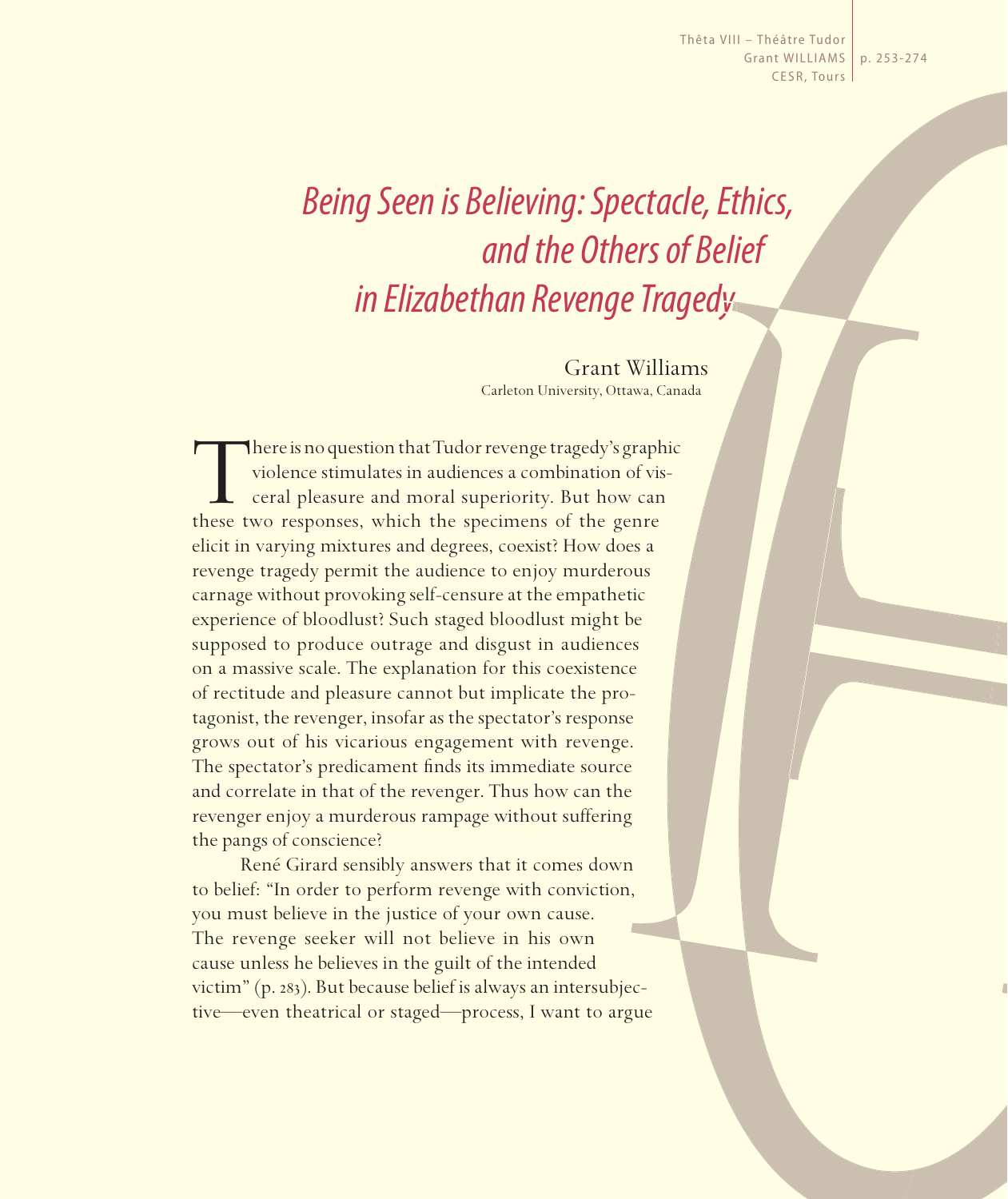that a fuller answer to the question of the revenger's and spectator's guilt-free pleasure may be found in the title of this volume. No, I do not mean to suggest that "seeing is believing", as though seeing were a straightforward empirical act, but instead that believing is a matter of "being seen", that is, being recognized by a spectator in the widest sense of the term. What separates the revenger from a homicidal maniac is that others believe his subject position to be morally warranted. Because the revenger's mission must have credibility, the vengeful act operates according to the logic of belief, whose intersubjective parameters Michel de Certeau sets out succinctly: "belief occurs between the recognition of an alterity and the establishment of a contract"  $(p.$  192).<sup>1</sup> The believer enters into a symbolic pact with an *other* or an object in the hopes that the present disadvantage of suspending the need for collateral security—a surety or proof—will receive remuneration at some future point. As indicated by its etymological roots in the Latin "creditus", belief presupposes an economy of exchange whereby an other, for future profit, places confidence in the believer's ability to make good on his belief. Like trust, beliefs are an inescapable mediator in everyday social relations, for if we did not give symbolic "credit" to people, our lot would surely be a lonely and frustrated one.

At first glance, de Certeau's formulation adds nothing illuminating to what critics of revenge tragedies already know well. As John Kerrigan notes, the exchange of injury, an eye for an eye, makes up the simplest of revenge plots (pp. 4-6). The protagonist of the Elizabethan revenge tragedy must recognize the murderer as owing the victim symbolic compensation for what he has done, whether or not—and generally not—the murderer recognizes his claim. The credibility of revenge depends upon an economy of exchange in which retaliation satisfactorily settles the debt. Hieronimo cautions himself to "be not credulous" (III.ii.39) after reading Bel-imperia's letter, which exposes the murderers. Before he can act, he must believe in the culpability of the accused. Since the murderers belong to the highest echelon of aristocratic society, the revenger, usually of an inferior status, has no recourse to the legal system. The revenger must then take the administration of *lex talionis* into his own hands. Because of his deep-seated conviction about observing contracts, tallies, and scores, he very much holds, not merely a belief, but a belief in belief's social efficacy. The symbolic accounts must be balanced at all costs.

1 My paper builds upon de Certeau's opening conceptualization of belief, but does not do justice to the detailed and sophisticated arguments of his intriguing essay.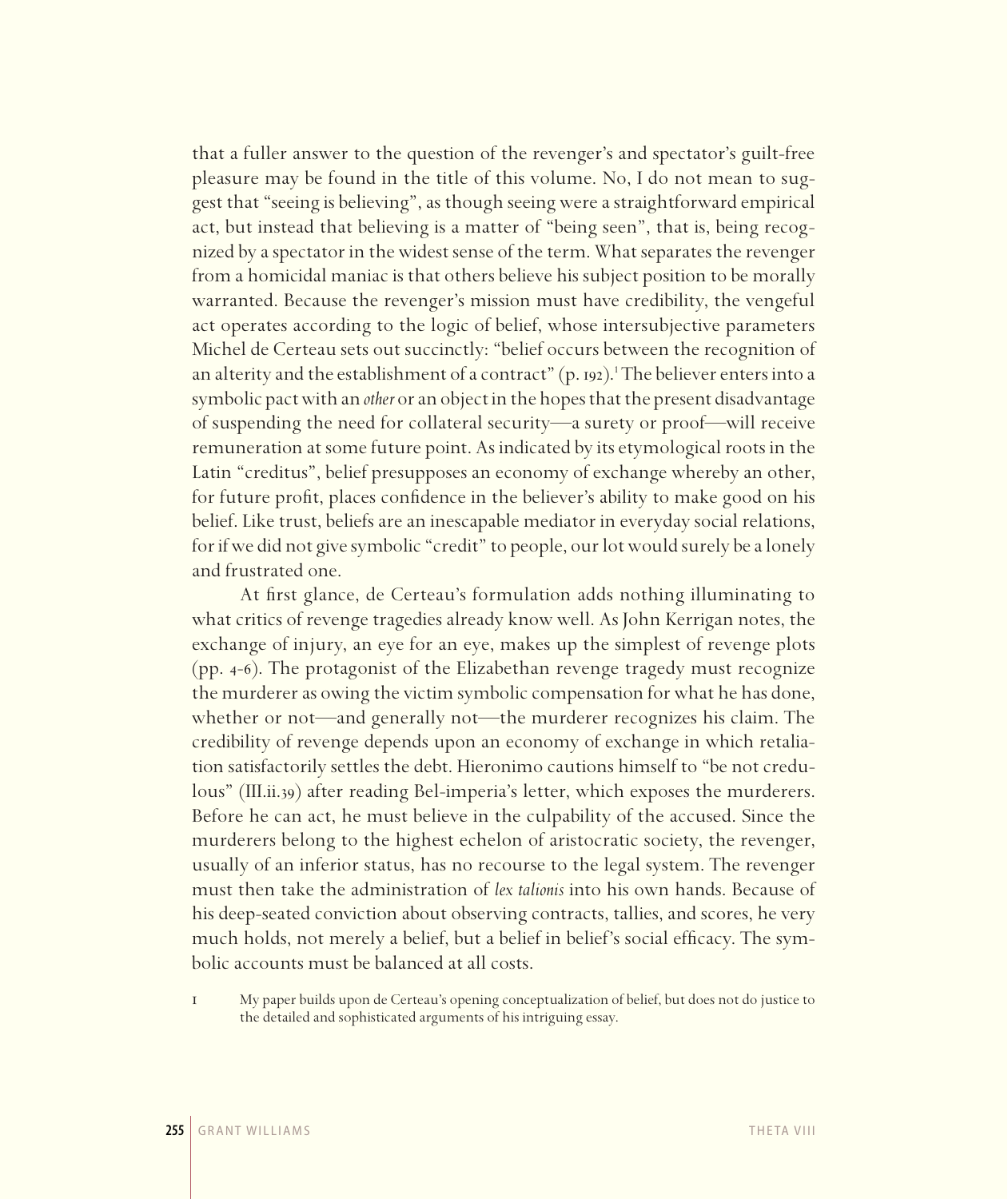The application of de Certeau's formulation to revenge, however, implies another distinct yet interrelated symbolic contract into which the revenger enters. The protagonist holds an obligation to the dead victim through kinship or erotic ties that demand that loved ones be remembered—that their scores be properly settled by their survivors. The revenger acts in the second economy of exchange as though it were, strangely enough, not just his belief, but the dead victim's belief, which spurs him on to action. The victim trusts that the revenger will carry out retribution on his behalf. That is not to say that the revenger receives nothing in this economy by fulfilling his obligation to his father, son, or lover. Once completed, the act of vengeance will discharge the revenger of responsibility and guilt, and will, as *Antonio's Revenge* spells out clearly, confer on him supernatural favour. When Antonio finishes stabbing Piero literally in exchange for his "father's blood", Andrugio's ghost signals the termination of the contract and the settling of all debts: " 'Tis done, and now my soul shall sleep in rest. / Sons that revenge their father's blood are blest" (V.v.81-82). Revenge tragedies solicit our belief in revenge most pressingly when the ghost of the victim, as in *Antonio's Revenge* and *Hamlet*, appears on the stage to establish the symbolic contract with the protagonist. The ghost is the most powerful guarantor of the credibility of the protagonist's revenge, because he makes visible the kinship demand upon the protagonist.

These two overlapping economies or contracts—the belief in the applicability of *lex talionis* to a villain and the belief in the obligation to the dead—interpellate the revenger as a mediator or factor. Like a functionary from a collection agency, the revenger retrieves from the debtor the outstanding payment owed to the creditor. Nonetheless, if the protagonist bore no personal or familial connection to the victim, he would be a mere vigilante, not a revenger. If he had no grounds for retaliation, his loved one being killed accidentally or justly, he would be only a murderous feudist. His peculiar interpellation gives every indication that his mission does not originate from his own impulses and desires. He finds himself discharging his duty to the dead by resolving the imbalance in the economy of the *lex talionis*, an economy centred not on himself but on two other parties, the victim and the villain. Revenge simultaneously restores two social rituals that have failed the victim: the administration of justice and the performance of mourning. Because the victim has been unjustly killed by someone in power, his obsequies cannot be carried out properly.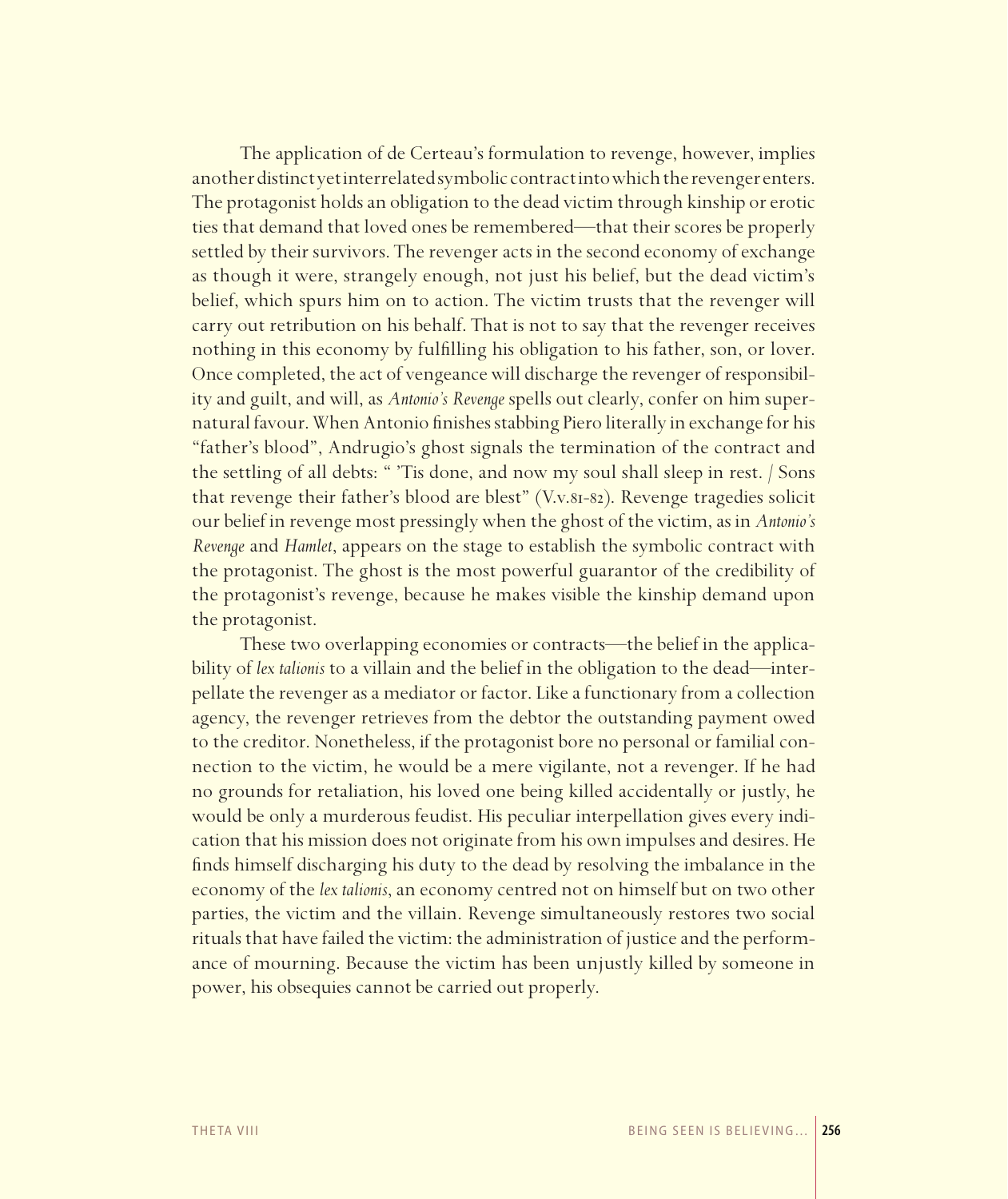But the stakes that the revenger fights for are much larger than mere local contracts between individuals. Society around the protagonist is seriously affected by the injustice. Bel-Imperia chides Hieronimo,

> for shame Hieronimo, Be not a history to aftertimes Of such ingratitude unto thy son: Unhappy mothers of such children then— But monstrous fathers to forget so soon The death of those whom they with care and cost Have tendered so, thus careless should be lost. (IV.i.13-19)

In revenge, the other of belief is not merely the dead victim. Through shaming, Bel-imperia rouses Hieronimo to take up on behalf of his son the terms of the symbolic contract of vengeful remembrance. If belief requires the recognition of alterity, there are two kinds of others, who give credibility to revenge: the dead victim to whom the revenger is obligated and other survivors who believe in such obligations. This distinction only stands to reason, for, as de Certeau sensibly asserts, "thousands of procedures produce believers by creating the belief that 'there are many others who believe'" (p. 202). There is no such thing as a religion, or for that matter, a belief, of one adherent. In *Antonio's Revenge*, the title character is immediately supported by his mother and three conspirators, who make up the plexus of believers in which he locates his credible actions. It is through the process of identifying with other believers that an individual comes to embrace a belief, and it is no different for the revenger, who, in seeing others mirror his predicament, gives credence to the course of action he must take. Hieronimo simultaneously finds himself and his son reflected in the person of Bazulto, an old man who makes a humble supplication on behalf of his murdered son. Not only does Hieronimo read his own paternal grief in the father's "lively image" (III.xiii.161), but he also takes him to be the shade of Horatio, who has left the dark depths to beg for justice. The old man's supplication inspires Hieronimo with shame for neglecting to execute "sweet revenge" for his son (III.xiii.161). The others of belief, such as Bel-Imperia and Bazulto, speak with force for the dead victim whose accounts have not been settled.

The revenger assumes his role from other believers and, in carrying out the role, defends their belief in justice and in mourning the dead. To put it another way, the revenger believes in belief—in the importance of symbolic exchange as a basis for mediating social relations. Debts owed to individuals must be paid.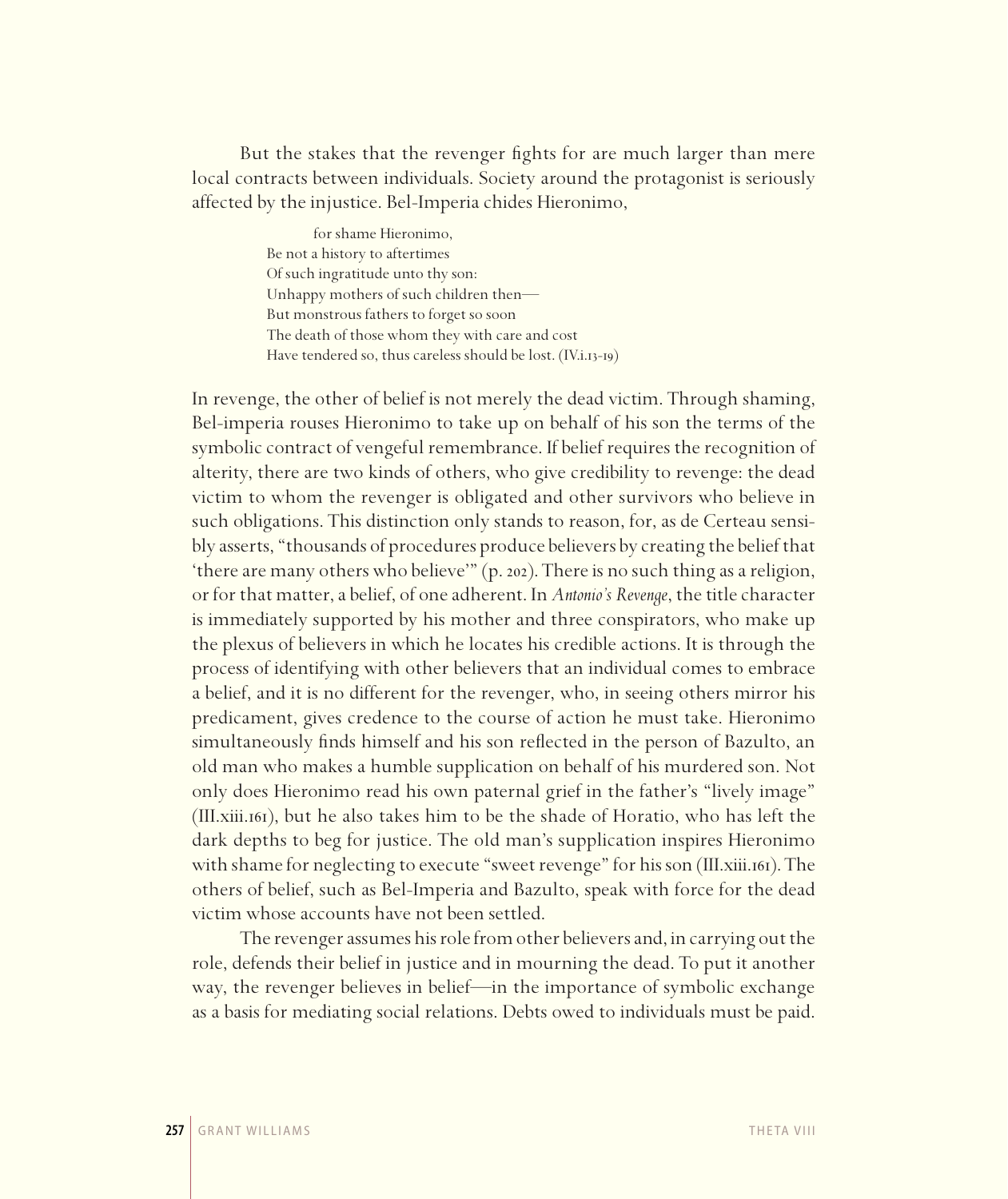Flagrantly unrecognized debts owed to the dead cast aspersion on the symbolic order's overall integrity. The law becomes a mockery when a terrible injustice is left unresolved. Thus the suspension of symbolic reciprocity has not just personal but devastatingly global effects, most notably witnessed in the misgovernance of the state and disturbances in the supernatural realm. Marcellus's fear that "Something is rotten in the state of Denmark" (I.v.100) arises from the malodorous symptom of the ghost.

The revenger finds himself as a champion of the Other of others, or, rather the "Big Other", through taking up the cause of the "lower case" others, those persons who validate belief. In Lacanian psychoanalysis, the Big Other refers to the imaginary agent to which neurotic or "normal" subjects attribute the regular operation of the symbolic order.<sup>2</sup> It is a fantasy linchpin that, in arresting the contingent movement of the signifier, makes comforting sense out of culture's incomprehensible and inconsistent alterity. The revenger desperately projects onto social discourse's contingency and arbitrariness the principle of reciprocity, equity, adequation. When Titus fails to receive from the Emperor recognition of, let alone restitution for, the wrongs done to his family members, he appeals to the gods to send Justice earthwards, clinging to an imaginary agent that not only confers dignity and purpose on their meaningless deaths but also salvages for Rome reason within barbaric madness (IV.iii.52-53).<sup>3</sup> By championing the Big Other who obeys the principle of contractual reciprocity, the revenger serves society at large. Settling the earthly debt allows the revenger to recover the metaphysical balance between the supernatural world and this one—as though the principle of exchange were so vital for the maintenance of everyday reality that its significance extended to the great beyond. He keeps the symbolic order intact, for without the belief in exchange there is no ground for any belief. The world that has lost touch with the foundational belief before belief is surely depicted in Jacobean revenge tragedy, famously exemplified by *The Revenger's Tragedy* and *The Duchess of Malfi*. There, no one seems to believe in belief anymore, because the Big Other is a "big joke". Without a belief in the symbolic order's integrity, all beliefs decay into cynicism and, for those who do not slip into madness, morality becomes a game that one needs to cheat at to get ahead. Thanks to the earnest Elizabethan revenger, that defender of the economies of "justice", the living and

<sup>2</sup> See Žižek, p. 18, for a discussion of the Big Other.

<sup>3</sup> After Titus is cheated of his hand in the hope of redeeming his sons, he no longer believes in earthly economies of exchange (III.i).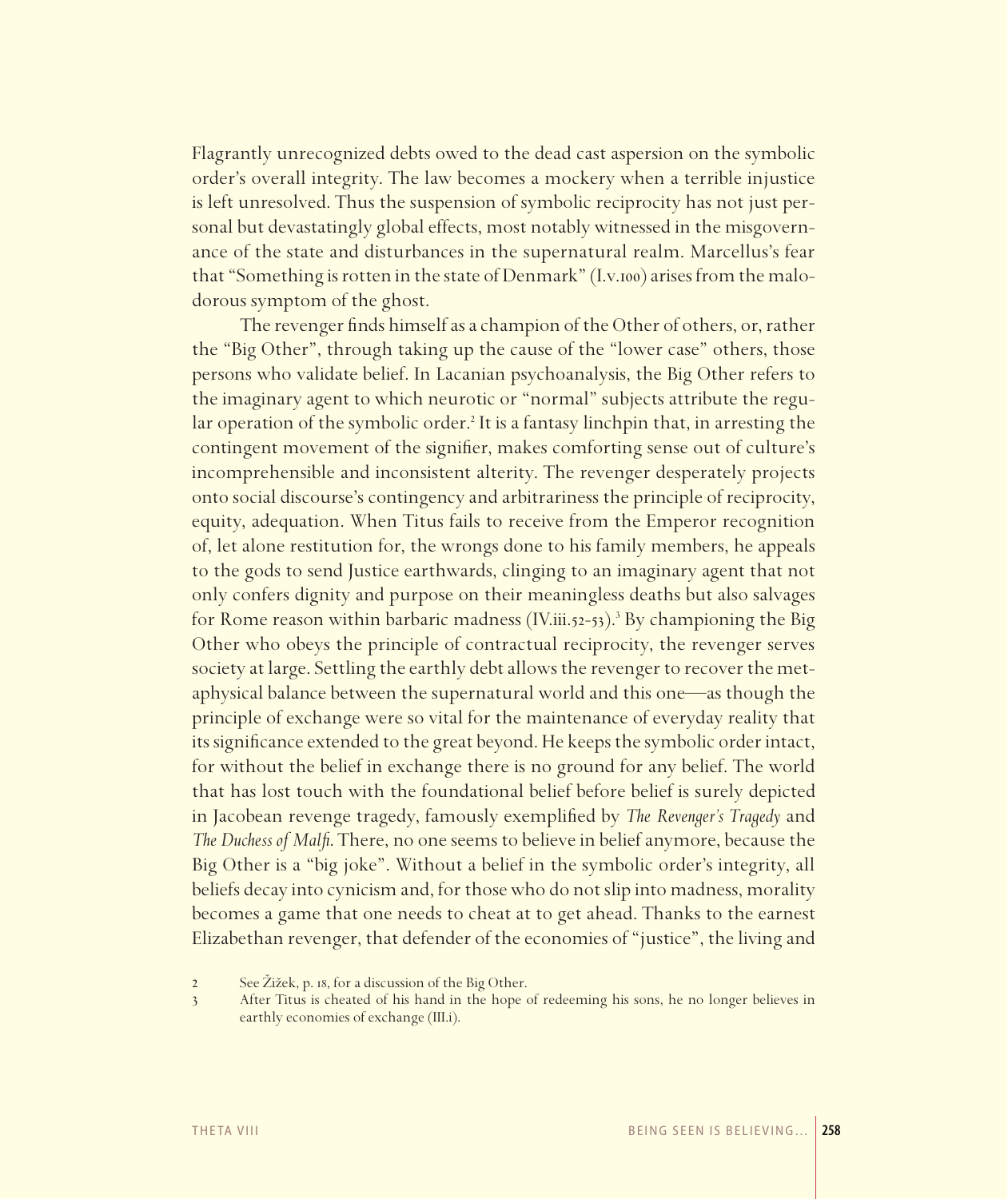the dead can both rest in peace, knowing that a rational and moral symbolic order still holds society together.

#### *Surplus Revenge*

Yet Elizabethan revenge tragedies readily attest to the fact that the revenger's service to society cannot be the entire story. No matter how apparently selfless, the protagonist experiences tremendous pleasure in slaughtering the villain or villains, for they are his personal antagonists, too. The villain has, of course, dealt a direct psychological wound to the protagonist by killing his loved one. From this perspective, the revenger is never an impassive proxy, insofar as the individual upon whose behalf he acts must have been dear to him. As Richard Hillman traces the pattern in early modern revenge tragedy, the protagonist perceives "the injury as rendering his existence meaningless" (p. 1). Because identity formation establishes itself in a dialectical relationship with someone else, the existential crisis of revenge tragedy occurs through a counterpart's outrageous murder. If any given individual's world consists of the various gravitational bodies around whom his sense of self revolves and rotates, the violent removal of the protagonist's beloved throws his world out of orbit and his time out of joint. In killing the beloved, the villain savagely strips from the protagonist his role as son, father, or lover. Thus, over and beyond the familial debt to the dead, the revenger stands to gain personally from paying back the villain. Revenge offers the narcissistic pleasure of reasserting one's self with murderous aggression after having suffered a traumatic blow to one's self-image. The revenger stabs the villainous other with the shards of the broken mirror of imaginary identification.

The protagonist is a kind of "moonlighter", in that he seeks on the sly to make a profit in his own imaginary register, while officially labouring to protect the symbolic order's integrity for the good of all. The imaginary register, which Lacanian psychoanalysis describes in part through the mirror stage, strikes a chord with class-driven pre-modern society, for a significant power differential exists between the revenger and his antagonist, who invariably holds a more elevated aristocratic, if not royal, status. Although Lacan theorizes contemporary identity formation through positing a specular encounter between subject and social reflection, his ideas are deeply rooted in Kojève's commentary on Hegelian dialectic of the master and servant, which initiates for Hegel the arc of history and the establishment of society. As Katherine Maus states, "Renaissance revenge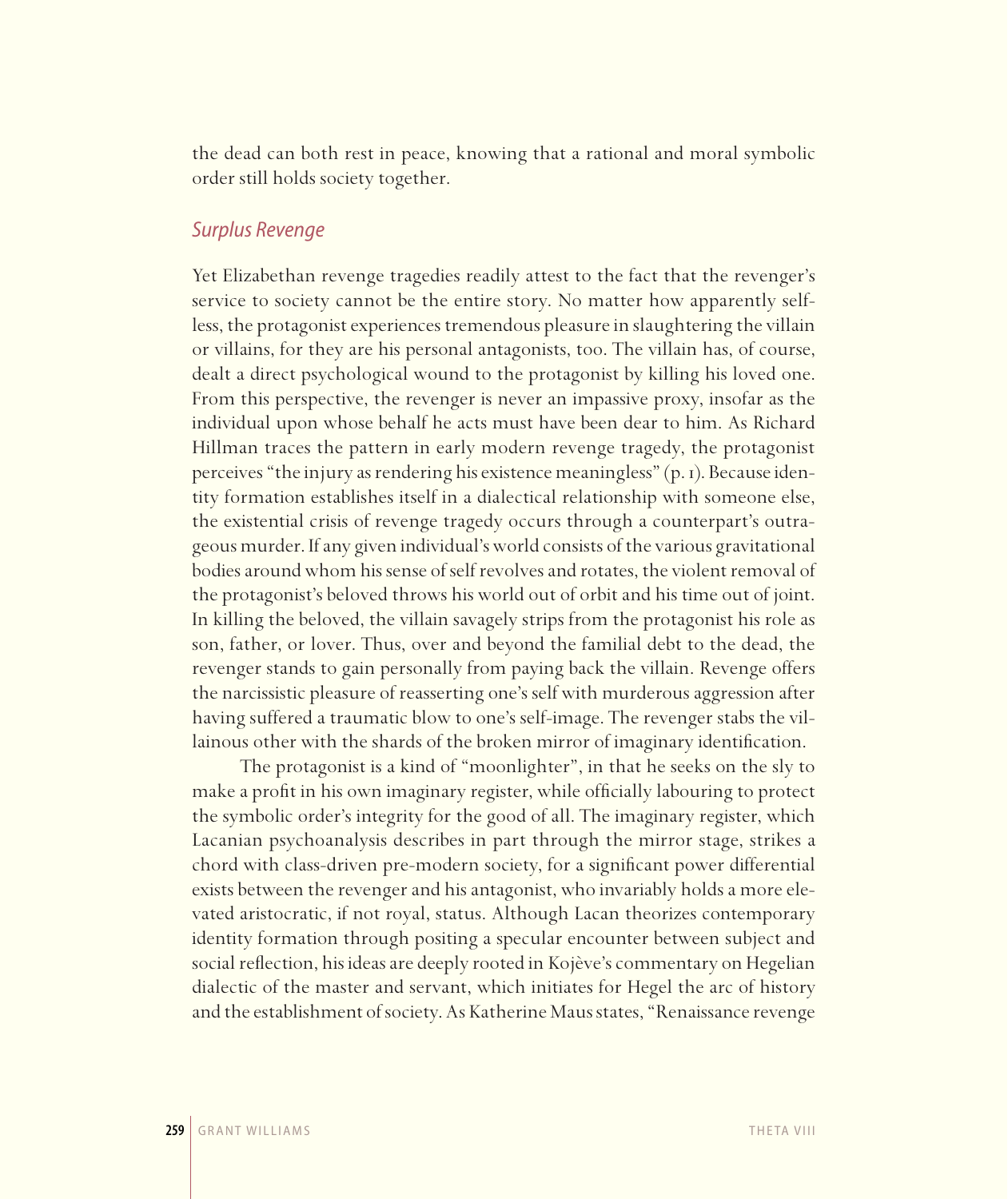tragedy taps the repressed frustrations" of a highly stratified society dependent on "displays of dominance and subservience", by "presenting the delicious spectacle of subjects hoodwinking and finally annihilating their superiors" (p. xii). The revenger's quest for vengeance opens up the brutal struggle for domination subtending the coalescence of the classes and promises to yield the tremendous narcissistic pleasure of striking down the master, who keeps in place one's lowly, servile identity. If all acts of identity formation constitute, at their basis, an imaginary struggle to dominate the other, then the revenger's act against his social superior stands as an even more profound bid for self-aggrandizement. It releases the fundamental narcissism articulated by Kojève's explanation of the emergence of civilization out of the death-struggle to be recognized by the other. The Elizabethan revenger cannot avoid the enjoyment of avenging his own oppression as a servant held thrall to the master's command.

The imaginary struggle described by Kojève underscores the inequity inherent in premodern identity formation across the classes. Neither the established master nor the retaliatory servant operates according to the principle of reciprocity so fundamental to a belief in revenge. To assert oneself as master by dominating someone as servant is to embrace an egregious imparity. In a class-structured society, the ego craves unequal power, pure and simple. It cannot but express the will to dominate when the alternative is cringing servitude. Doubtlessly, the pleasure derived from slaying the master cannot be openly broached in revenge tragedies without the protagonist losing the moral high ground and the audience denouncing his actions. Nothing is more repellant than the naked narcissism of others, and, in the absolutist early modern state, no one is vilified more than the traitor, the figure who seeks to overthrow royal authority.<sup>4</sup>

If a revenge tragedy is going to be successful in eliciting guilt-free pleasure from the audience, then the revenge must appear necessary, not as the means for asserting the revenger's identity, but as a duty to society. The restitution of the Big Other, the preservation of the superego, must coincide with the villain's death in order to conceal the revenger's imaginary desires. The villain's death is an obligatory sacrifice that protects, first and foremost, the integrity of the symbolic order. Then, and only then, can the revenger experience narcissistic pleasure without any guilt. His pleasure is a stolen surplus, a profit in excess of the economies of revenge. It is a surplus, because the protagonist labours on behalf

4 See Smith, *passim*.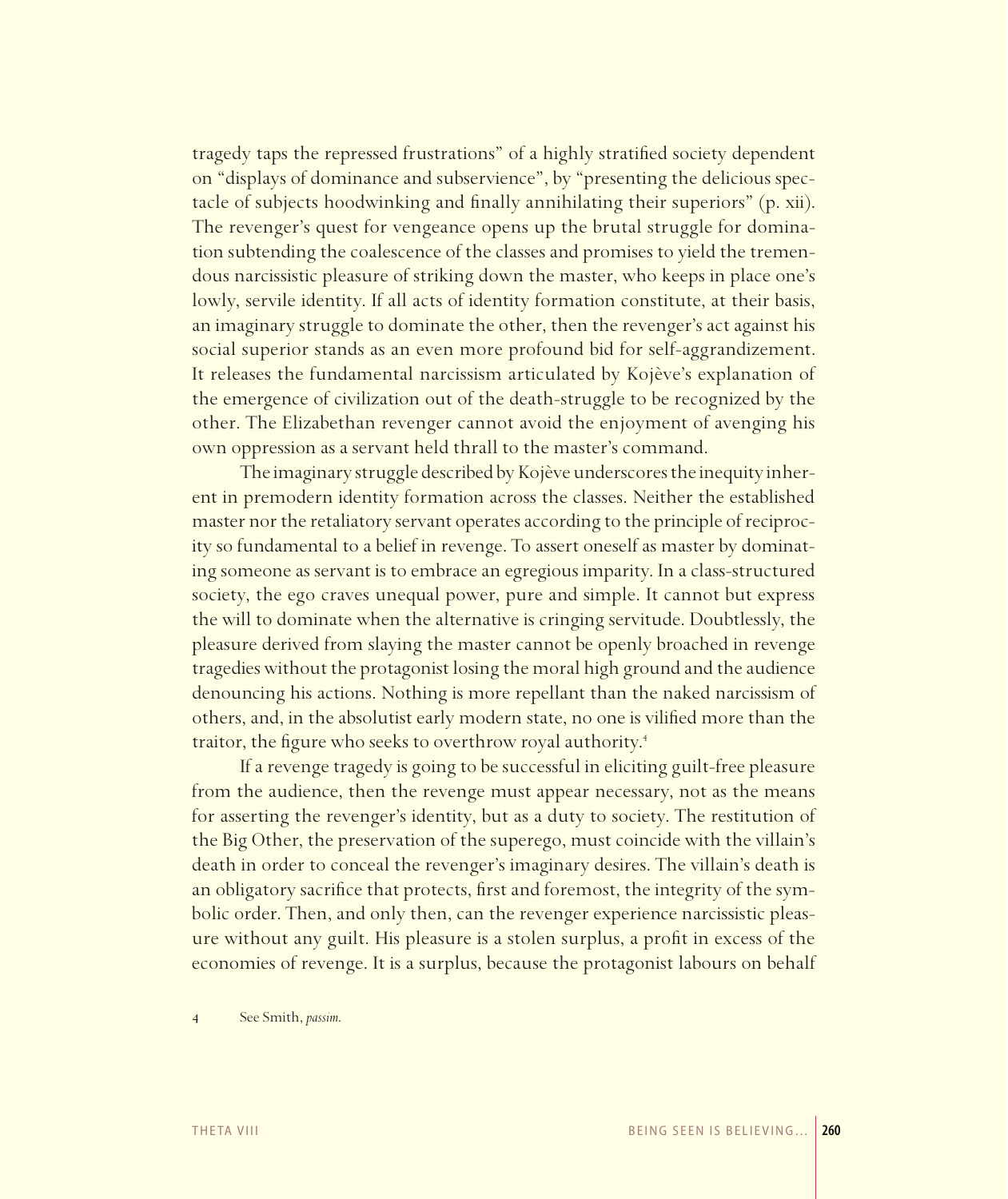of others. He need not acknowledge any personal contract with the master. For all intents and purposes, he is not collecting what is due to himself. As a result, the pleasure simply accrues to the revenger as a by-product from the settling of the victim's account. The revenger enjoys his expenditure of violence guilt-free because he believes in revenge's capacity to make a difference for others, and what convinces him of the importance of retributive justice is precisely the others of belief. The others of belief are the guarantors of the revenger's credibility.

#### *The Spectacle of Revenge*

If believing is being seen, then the protagonist's credibility as a revenger stands or falls upon the skill with which he elicits recognition from others. Although numerous scenes of recognition may occur throughout any given revenge tragedy, the case for the revenger's credibility is made the strongest for onstage and offstage spectators through a spectacle occurring frequently—but not always at the play's climax. *The Spanish Tragedy* is considered to be the first play to establish for the genre the convention of making revenge a *coup de théâtre* (Maus, p. xvi). But during the period, spectacles did not provide the playwright with merely metadramatic opportunities to reflect upon the business of theatre, players, and play-going. A wide range of spectacles constituted public events that solicited belief in aristocratic and royal status. Elizabeth's progresses, the Accession Day tilts, and courtly masques were all acts of heraldic display designed to capture the recognition of the other.<sup>5</sup> This is not to say that theatre and heraldry are opposed to one another in a false binary, but to suggest that theatrical spectacle might have more to do with heraldic identity formation than has been previously appreciated.

In the world of revenge tragedy, where questions of class disparity coexist with a desire for social stability, heraldic rituals commonly circle around the main action. At the beginning of Act Two of *Antonio's Revenge*, a dumbshow depicts Andrugio's funeral procession, during which a herald takes charge of solemnly bearing the dead Duke's helm and sword and arranging the coffin's drapery. This heraldic spectacle would not have been lost on Elizabethans, since the College of Arms orchestrated lavish and symbolically grandiose funerals to celebrate the noble household's status and strengthen the English nobility's image in the

5 For an introduction to sixteenth-century English processions and spectacles, see Strong.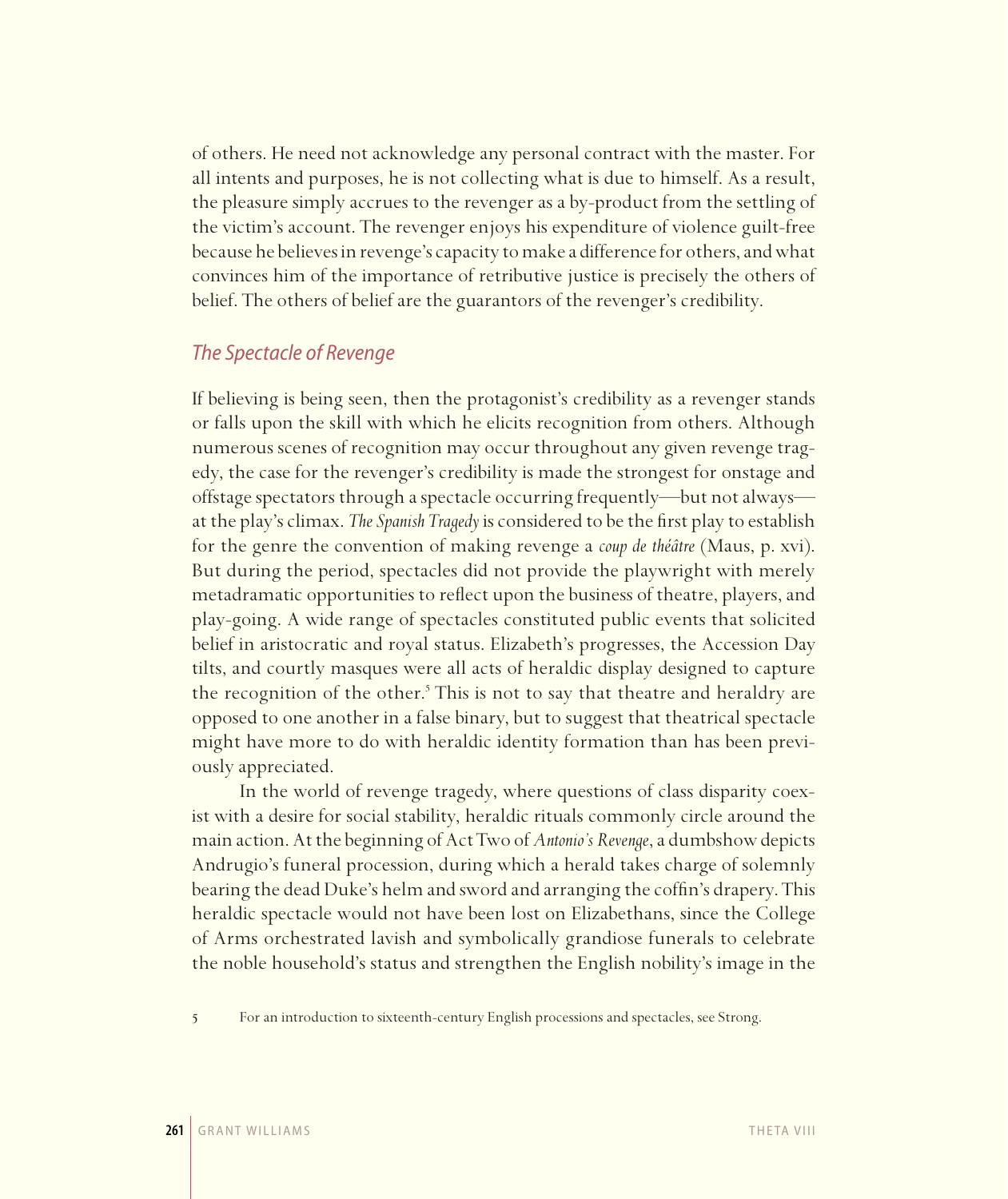public eye.<sup>6</sup> Besides mentioning the tournament in praise of Lucibella's excellence (I.ii.252-53), *The Tragedy of Hoffman* includes in its *Dramatis Personae* a herald, who conducts a ceremony to disinherit Jerom, the son of Ferdinand, the Duke of Prussia, and to adopt the disguised revenger, Clois Hoffman, as heir (II.i.486-93). Heraldry, with all its pomp and circumstance, engineers belief in class position. These two heraldic displays, no matter how marginal to the plots of their respective revenge tragedies, underscore the genre's awareness of the importance of acquiring recognition from the other in order to legitimate social identity. Consistent with his society, the revenger capitalizes on this recognition as well.

Perhaps it is no accident that the first extant English revenge tragedy should have a protagonist whose office intersects with heraldry. Regardless of whether or not his title alludes to the Earl Marshal who presided over the College of Arms,<sup>7</sup> Hieronimo clearly discharges the duties of a herald in orchestrating the masque at the banquet for the Ambassador of Portugal (I.iv.138). Apart from a staged skirmish, it involves three knights presenting scutcheons to the King of Spain. Hieronimo, who literally assumes the role of herald in proclaiming the identities of the famous English heroes behind the three coats of arms, permits the King to exercise his wit through paralleling Spain's and Portugal's current situation with former military struggles against England.<sup>8</sup> The identified coats, according to the King's commentary, are supposed to mollify the ambassador, whose country has been defeated by Spain. In inviting spectators to find in the scutcheons allusions to the present, the masque seeks the recognition of the Spanish King's gentle supremacy but, even more significantly, captures the gaze of the English playgoers, who see their nation glorified directly through the arms once borne by fellow aristocratic countrymen. What Hieronimo stages is less a metadramatic production—a play-within-a-play—than a variant on a helm show, the public display of knights' coats of arms. During the Elizabethan tilts, participating nobles would hang their scutcheons upon a tree or present decorative shields to the queen.<sup>9</sup> This type of spectacle hearkens back to the medieval practice of jousting knights exhibiting their aristocratic credentials to heralds.

<sup>6</sup> For descriptions of such funerals, see Gittings.

<sup>7</sup> Hieronimo is a knight marshal, an officer in the royal household who held military or administrative authority (*OED*), but for the Elizabethan period the title resonates with that of Earl Marshal. See Wagner, p. 197.

<sup>8</sup> Boas, pp. 397-98, and Edwards, p. 26n., point out the historical inaccuracies of these English triumphs in the Iberian peninsula, indicating the clearly ideological function of the heraldic display.

<sup>9</sup> See Keen, pp. 204-5, and Young, p. 46.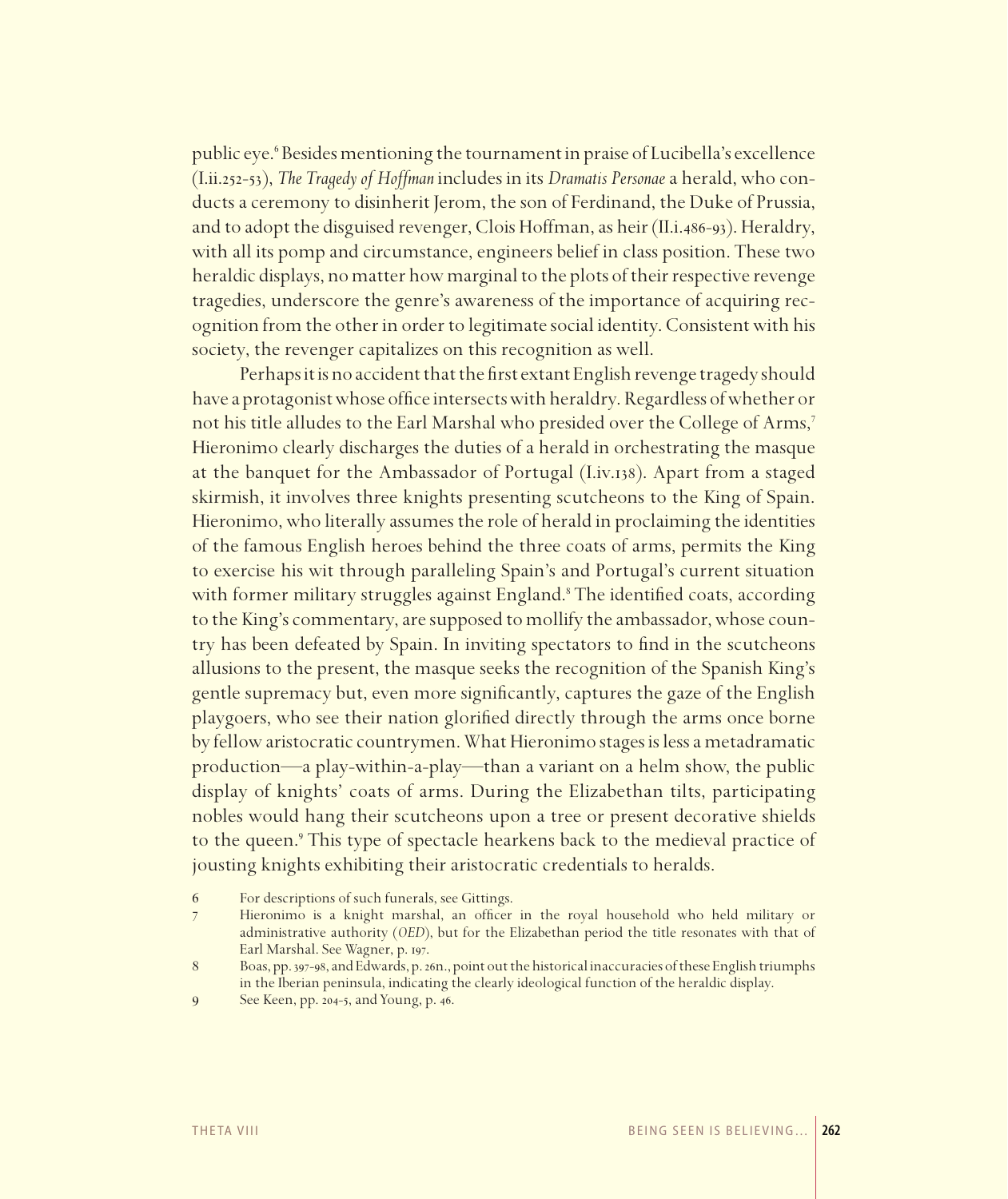Heraldic spectacle could take a humbler but no less memorable form in day-to-day activities wherever a coat of arms was emblazoned. Guillim's *A Display of Heraldrie* describes the way in which arms are designed to secure recognition from others:

> How great the dignities and estimation of Armes ever hath been, and yet is, we may easily conceive by this, that they doe delight the beholders, and greatly grace and beautifie the places wherein they are erected; so also they doe occasion their spectators to make serious inquisition whose they are, who is the owner of the house wherein they are set up, of what Familie there is descended, and who were his next, and who his remote Parents or Ancestors. (Guillim, p. 2)

The coat of arms does not provoke disgust in the viewer at aristocratic narcissism in the same way that Kojève's brutal master-and-servant struggle might. Heraldic display makes an individual's narcissism socially acceptable. It recruits public recognition by capitalizing on aesthetic pleasure. It establishes the dignity and status of the noble household without emphasizing the violent power struggles that made possible and maintain its status. The spectacle solicits the recognition of others to engineer belief. It seeks to capture the imaginary gaze of the Big Other, the Other of others.

I want to argue that the revenger makes use of the spectacle as a kind of heraldic display for his own cause. He occupies a subject position akin to the herald who engineers belief by capturing the imaginary gaze of the Big Other. Just as a coat of arms, a coronation, or a masque appeals to the beholder to validate the noble aristocrat's social superiority, the spectacle of revenge solicits belief from the plexus of onstage spectators and confirms for the revenger the credibility of his identity as a revenger, that is, someone whose retaliation is justified. The ghost or the co-conspirator or the sympathizer returns the revenger's call to the imaginary Big Other, as if the revenger's actions were officially acknowledged to protect the symbolic order. The revenger has nothing to hide because his vengeance is not a private matter between him and the villain—that is, something worked out behind closed doors. Even though the dancing maskers in *Antonio's Revenge* persuade Piero to dismiss the courtiers and the attendants from the room, Antonio takes full responsibility for his actions when the first Senator asks, "Whose hand presents this gory spectacle?" (V.vi.1). By being seen by others, the revenger makes public the symbolic contracts that motivate his actions: Hieronimo explicitly tells the court about the bloody handkerchief symbolizing his vow to avenge Horatio's death, and answers the distraught fathers that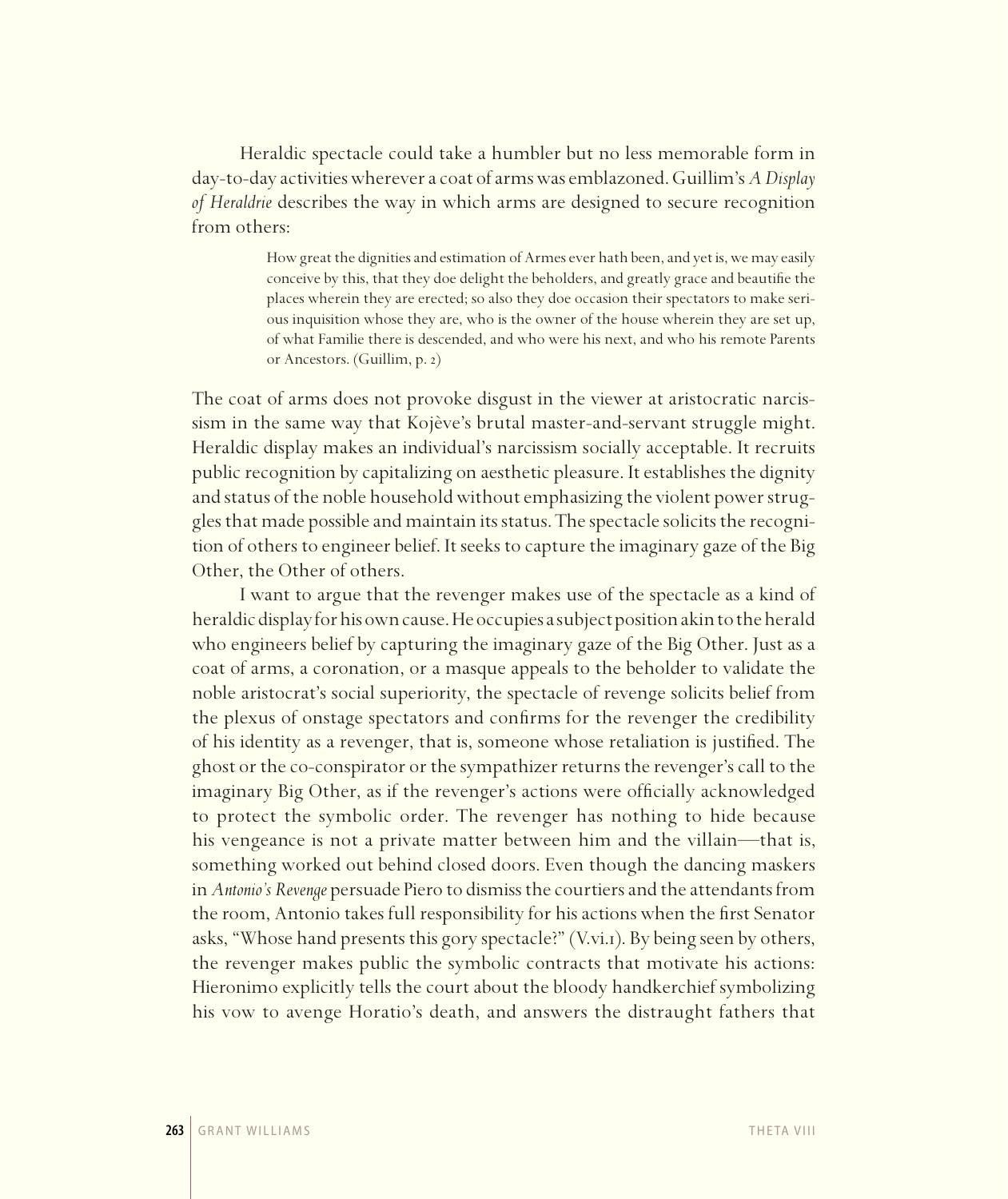he killed their sons in exchange for his, hoping that heaven will continue the murderers' afflictions (IV.iv.72-151). The socially acceptable spectacle fogs up the mirror stage of violence from which the protagonist narcissistically profits.

By deploying spectacle for the purposes of vengeance, the playwright puts the offstage spectators in the position of onstage ones. The work of spectacle solicits our belief in revenge too. The degree to which we believe in revenge's symbolic efficacy in fulfilling moral contracts determines whether or not we identify with the revenger and thus determines whether or not we tacitly and vicariously enjoy his surplus pleasure at slaying the master. Revenge would lose its credibility if the revenger's narcissistic pleasure were to show through the economies of exchange too clearly, and it would become apparent that the spectacle for the Big Other is really only the revenger's solipsistic mirror stage of murderous self-aggrandizement.

#### *Ethics and the Other of Belief*

Up until now, I have discussed the spectacle of revenge as if it were successful in soliciting belief, but I would like to submit that the ways in which specific revengers succeed or fail in orchestrating their spectacles engender various ethical effects. Revenge tragedies do not always elicit recognition from the other and may even expose the violent narcissism inherent in the protagonist's enterprise. If belief is a matter of being seen—for it has been my contention that revenge tragedies advocate, to one degree or another, the credibility of revenge—then the onstage spectator encourages the offstage spectators to view the violence from his or her ethical perspective. The other of the spectacle either buys into the belief of revenge or disturbs belief's economy.

Of all Elizabethan revenge tragedies, *Antonio's Revenge* stands out as the most obviously manipulative and the most ethically suspect, if it is not read as a parody of the genre. The spectacle of revenge coincides with an entertainment presented to the villain Piero. Disguised as festive maskers, the conspirators perform a "measure", a stately dance noted for its elegance and gravity (Gair, ed., IV.v., n. 4.2). This spectacle of revenge takes place before the Ghost of the murdered Andrugio, Antonio's father, who, just prior to the conspirators getting down to business, finds the best seat in the theatre: "Here will I sit, spectator of revenge,  $/$ And glad my ghost in anguish of my foe" (V.v.22-23). The ghost positions himself between the music houses, the galleries where the musicians would play for the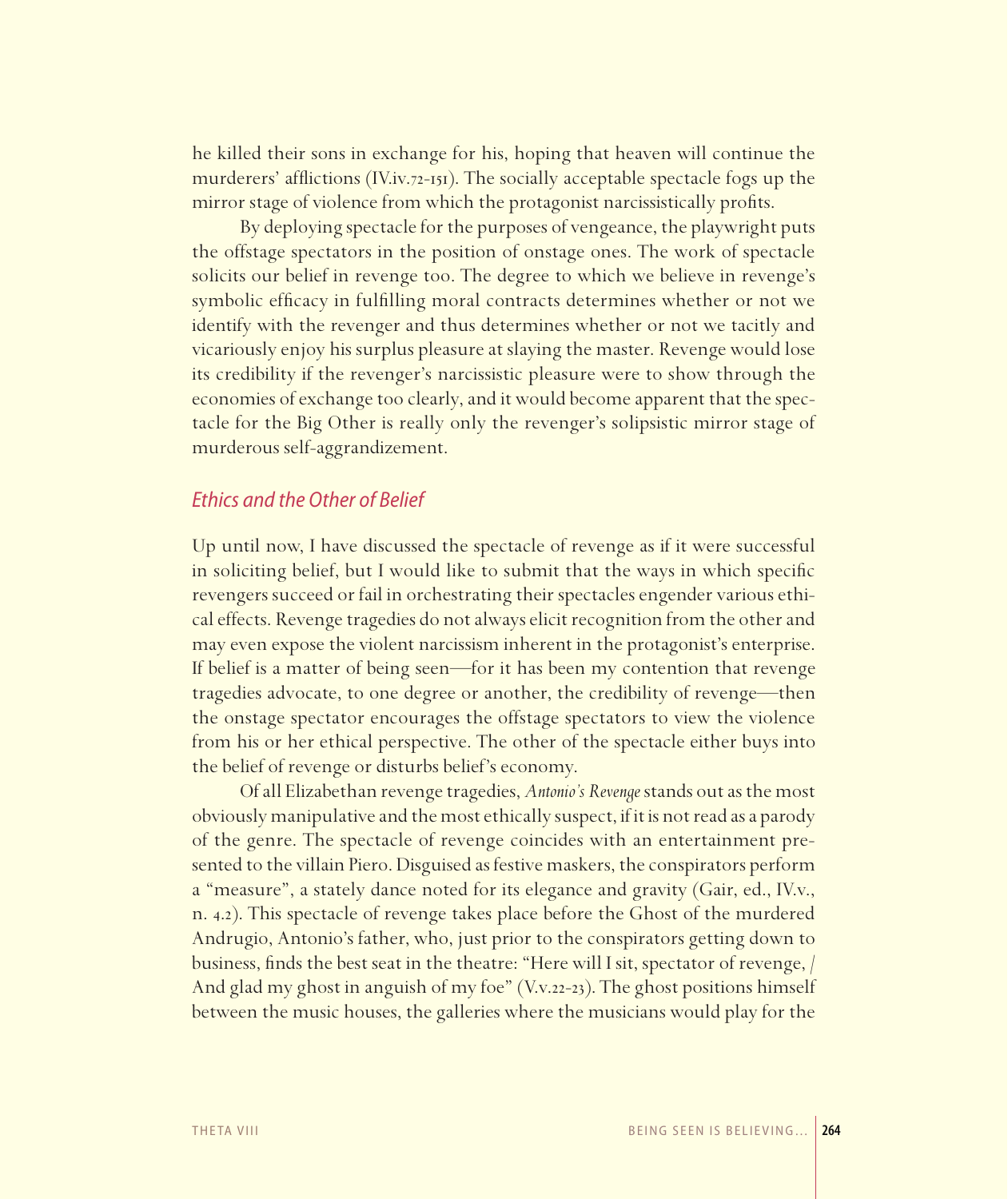audience. Looking down upon the scene from his raised location, he can be seen by all offstage spectators (Gair, p. 28). As the other of the spectacle, he is a guarantor for Antonio's credibility, modeling our own spectatorship. When the spectacle has reached its gory conclusion, the ghost's incantatory words, "'Tis done, and now my soul shall sleep in rest. / Sons that revenge their father's blood are blest" (V.v.81-82), anticipate the gratitude and blessing of the Venetian Senators, who are relieved to have rid themselves of the Duke  $(V.vi.1-35)$ . When initially confronted by the senators, Antonio and his co-conspirators vie to be seen as the chief instigators of the spectacle, because they apparently reckon that it confers heroic glory on the doers. In this play, the plexus of believing others who simultaneously strike down the tyrant are unimpeachable guarantors of revenge's credibility in preserving the symbolic order. When Maria, mother to Antonio, calls upon the conspirators to mourn for the dead, no one mentions the child Julio, son to Piero, whom Antonio slaughtered for blood to sprinkle around his own father's hearse (III.iii.65-66). If the dead will have what is due to them, the play does not explain why the horrific slaughter of Julio is at all justified in light of Piero's comeuppance. The bloodlust exhibited by Antonio's sacrifice of the innocent Julio—a deed superfluous to the settling of scores—rather forcefully depicts the surplus pleasure inherent in revenge. The scene's ethical insight into the revenger's narcissism loses its force as the play reaches a conclusion in which revenge is championed for restoring the symbolic order.

*The Tragedy of Hoffman* might stand at the opposite end of the ethical spectrum from *Antonio's Revenge*, if we view the eponymous character as the play's chief revenger. It opens with the protagonist proclaiming the justness of avenging his father's death, which occurred before the play begins. Soon after, when opportunity throws his way Otho, the son of the Duke of Luningberg who executed Hoffman's father, Hoffman carries out vengeance through a parodic coronation, a ritual usually orchestrated by royal heralds. He places on Otho's head a heated iron crown that roasts out his brains, executing his enemy's son with the same instrument of torture used against his own father. Even though this spectacle differs dramatically from typical revenge tragedies in occurring, not at the climax, but at "the prologue to the'nsuing play" (I.i.237), two more parodic coronations taking place later on reinforce the association of the act of vengeance with ironic heraldic display (II.i.481-93; V.iii.2582-84). But, even more crucially for my purposes, Hoffman's opening spectacle with its minimum of onstage spectators deviates dramatically from that of *The Spanish Tragedy* and *Antonio's Revenge*.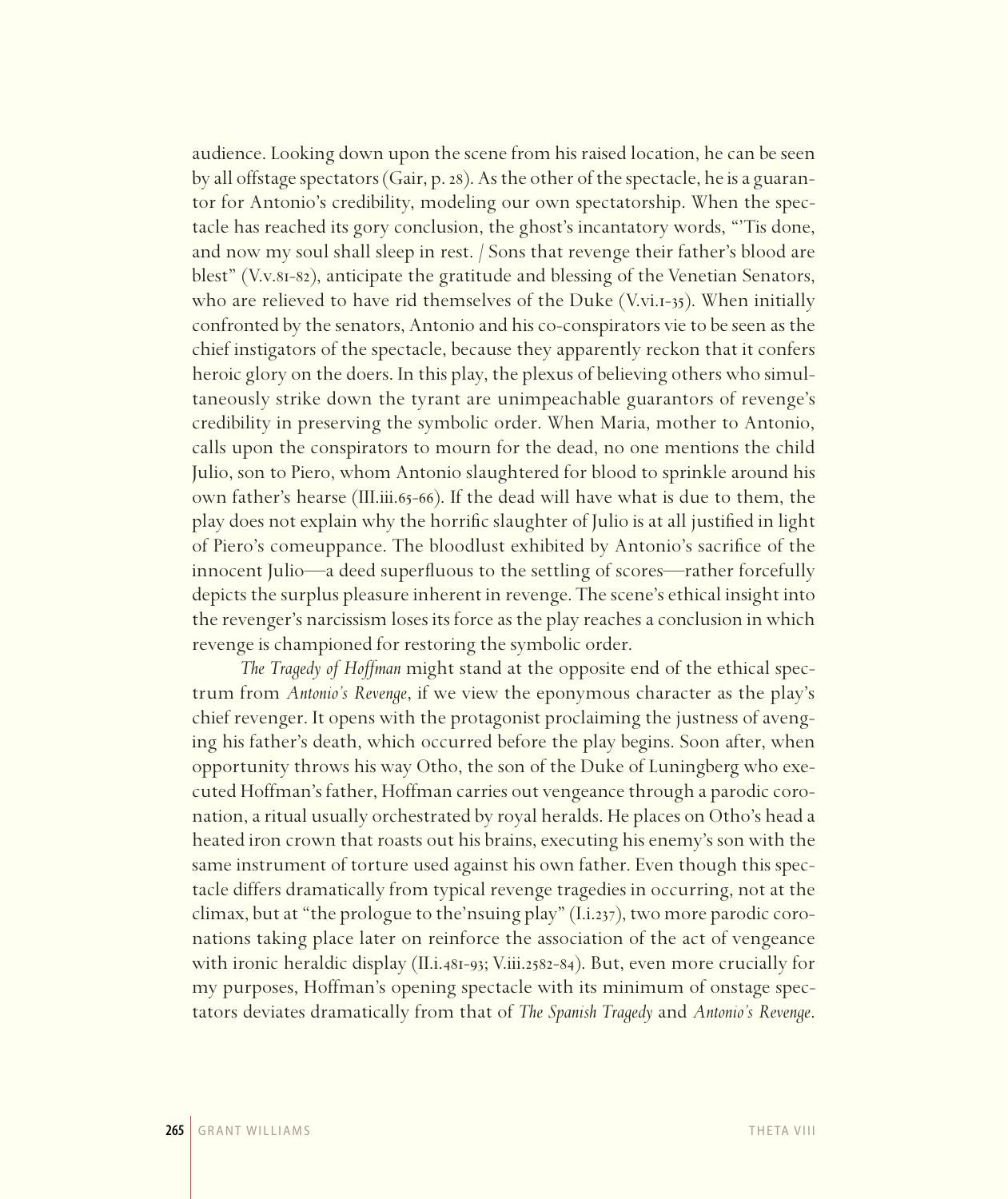In this scene, the only guarantor of revenge, the other of belief with whom the offstage spectators can identify, is Lorrique, Hoffman's accomplice, who explains his recent betrayal of his master Otho by appealing to innate villainy, irreligiosity, and cowardice (I.i.89-90). As though performing spectacles for one another, Hoffman shares with Lorrique his excitement over the people they ensnare in their deadly deceit: after witnessing Ferdinand's and Jerom's poisoning, he asks Lorrique, "Art thou not plumpt with laughter"? (IV.ii.1663). His henchman eventually betrays Hoffman's secret plottings, leaving him alone in his vengeance. This single, discreditable, fair-weather spectator contributes to our alienation from revenge.

But the opening spectacle rather radically disturbs the economy of revenge with another onstage spectator—of sorts. When first soliloquizing upon his situation, Hoffman vows to his father's corpse, which he keeps hanging from a tree:

> I will not leave thee, untill like thye selfe, I've made thy enemies, then hand in hand Wee'le walke to paradise. (I.i.23-25)

And after torturing Otho to death, he calls out to the visible cadaver, "Father I offer thee thy murtherers sonne" (I.i.239), as though it were a witness to the grim scene. The play makes us dis-identify with the subject position of Hoffman's spectator, simply because it is abject, a moss-covered skeleton. If the ghost of Andrugio from *Antonio's Revenge* and the ghost of Andrea from *The Spanish Tragedy* feast their eyes on the spectacle of revenge, the silent anatomy's empty eye sockets fail to reflect Hoffman's deeds. No actual ghost haunts the stage. The other of revenge's belief, like Vindice's Gloriana, is a psychopath's grotesque delusion, the materialization of death. Given the few onstage spectators, Hoffman's acts of revenge are thus shown to be unequivocally private spectacles feeding his narcissism. Disguise and secrecy allow him to prolong the pleasures afforded by vengeance. When Saxony, Rodorick, and Mathias chance upon Hoffman's solitary cave, grimly guarded by the skeletons, they enter Hoffman's interior world, secretive, private, perverse, where festishized cadavers are left unburied. Martha, Otho's mother, describes it as "the dismal'st grove / That ever eye beheld … Some basiliskes, or poysonoous serpents den!" (ll. 1999-2000, 2005 [V.i]). If anything, the remote grove, in which the spectacle of revenge is entombed, obstructs the public gaze. The play exposes the revolting pleasures that Hoffman takes in inflicting violence and gives us no vantage point from which to relate to his spectacle.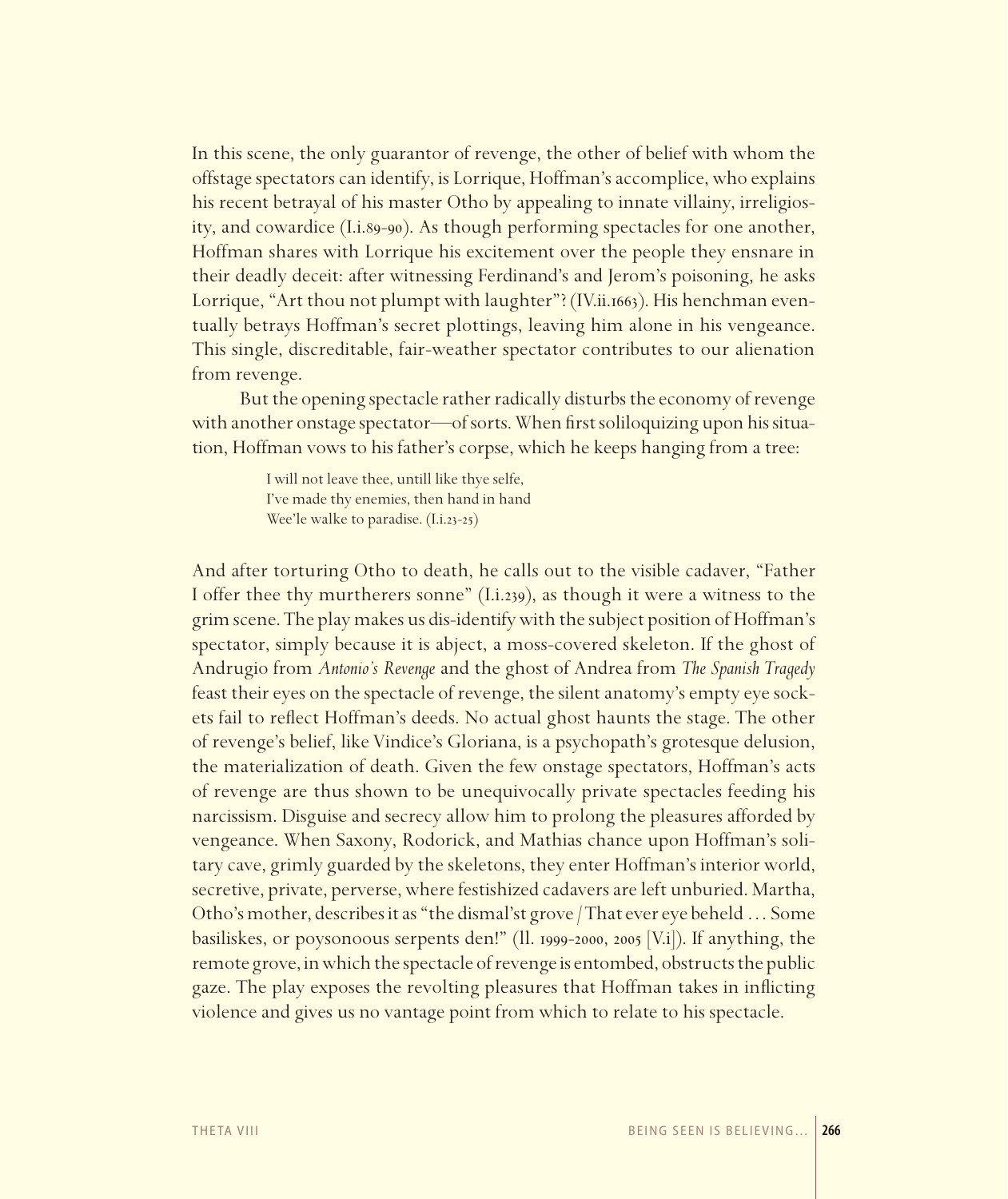If we view, however, the survivors as usurping Hoffman's role of revenger later in the plot, then the play's implicit ethical stance toward revenge quickly loses ethical ground. The ministers of justice, namely Martha, Saxony, Rodorick and Mathias, problematically employ the same vengeful language that motivates the villain. Upon realizing that her son's bones hang beside the remains of Hoffman's father, Martha tells Lorrique, "Let them hang a while / Hope of revenge in wrath doth make mee smile" (ll. 2129-30[V.i]). Is she also not performing for a cadaver? Furthermore, Mathias advocates imitating Hoffman's diabolical deception to carry out vengeance:

> Revenge should have proportion, By slye deceit he acted every wronge, And by deceit I would have him intrapt; Then the revenge were fit, just, and square. (Il. 2200-3 [V.i])

With geometric terms, Mathias appeals to the economy of exchange, even as his mode of vengeance mirrors Hoffman's madness. To swear vengeance against Hoffman, the revengers form a ring around Lorrique and lay their right hands on his head (ll. 2245-47 [V.i]). This circle centred on his head creates a human crown, anticipating the repetition of the ghastly coronation ritual that initiated the action. If the play has up till now exposed the perverse narcissism driving the spectacle of vengeance, its finale appears to re-mystify revenge by depicting it as the basis of social contracts for establishing community. The co-revengers serve each other as the other of belief. The concluding coronation ritual seeks justification for a brutal act that the play earlier on did not allow us to accept. Now, it promises to restore the symbolic order, left in shambles by the tyrant Hoffman, who rules Prussia. This crown is a fitting emblem of revenge itself, which, like Fortune's wheel, comes full circle and at the same time promises no end. Is the spectacle an ethically fashioned irony, which bitterly foregrounds the perverse pleasures behind all kinds of vengeance? Or is the irony only a further obfuscation designed to sanctify a "purer" revenge beyond that which Hoffman has perpetrated? I would tend to go along with the latter case: the play's probing critique of revenge gives way to the acceptance of a socially expedient vengeance, as though Chettle were, after indulging in Hoffman's mad antics, salvaging for his spectators a justified, credible mode of vengeance.

*Hamlet* questions the ethics motivating the spectacle of revenge with more generic sophistication and psychological depth, certainly, than does *Hoffman*. The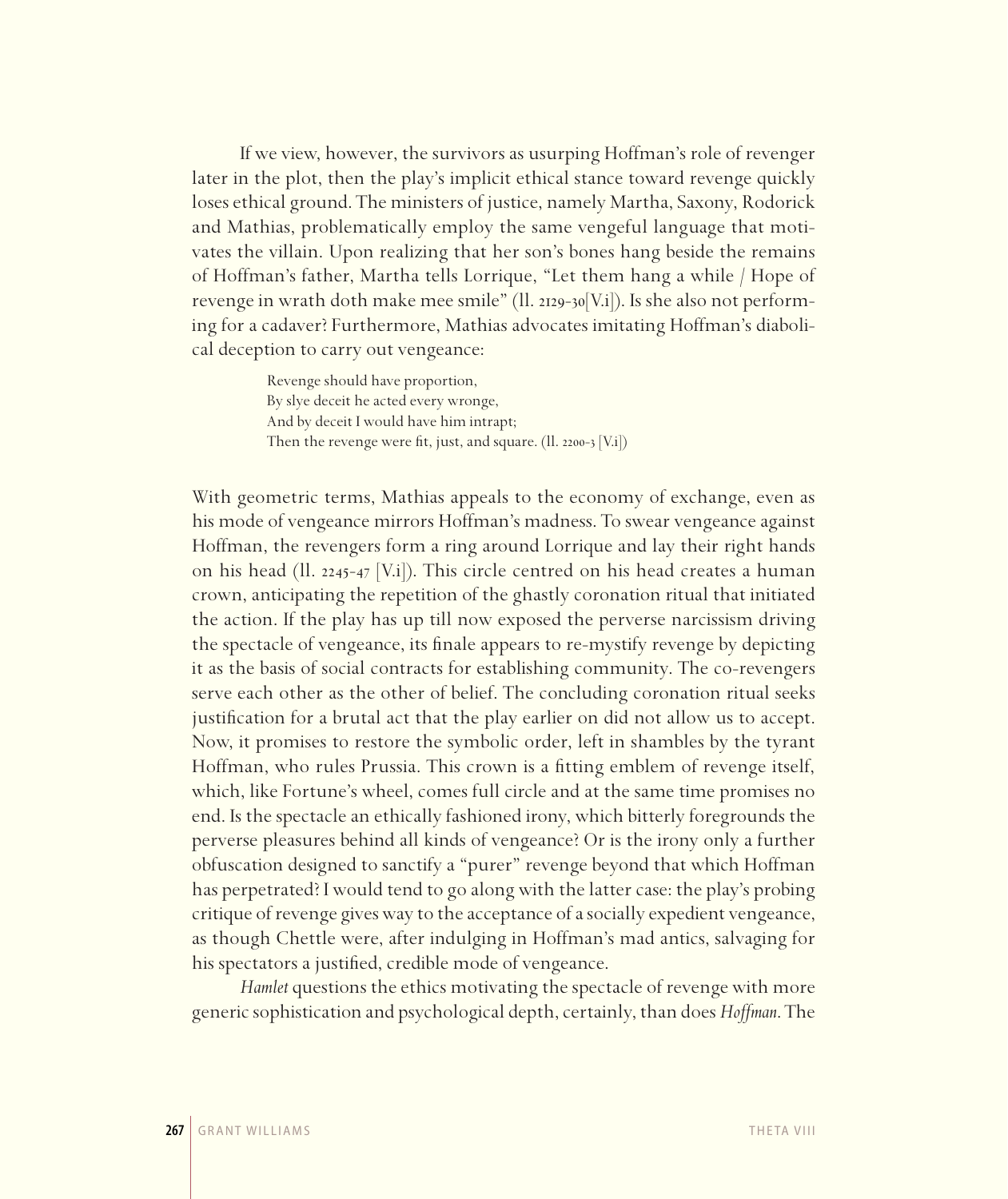play gradually undercuts the oppressive presence of the spectral spectator established in the first act. This other of belief, upon whom Hamlet's revenge depends, diminishes in influence as the play progresses: in the scene with Gertrude, only Hamlet can see and hear the ghost, and in the graveyard scene, a natural place for supernatural visitations and hauntings, there are only earthly remains—the play has finally exorcised the purgatorial spirit. The other of belief decays and cools into Yorick's skull, which does not return Hamlet's philosophically subdued gaze. In stark contrast to *Antonio's Revenge*, the father's ghost does not gain admittance to the theatrical death of his murderer. Why should he be absent from this momentous scene? Perhaps because the spectacle is not engineered for him, the other of belief. Without premeditation, Hamlet reacts to the first strike of Claudius. He is not carrying out revenge by settling old scores, but retaliating in the heat of moment to someone else's staged spectacle. With the ghost's absence, the final scene encourages us to forget revenge. The offstage spectators are thus dissuaded from viewing the finale from the point of view of Hamlet's father. The finale is not Hamlet's spectacle, in contrast to Hieronomo's, Antonio's, or even Martha's, but, more significantly, that of Claudius and Laertes.

As a result, the play calls into question much more sharply than does *The Tragedy of Hoffman* the way in which spectacles are deployed to legitimate the narcissism and violence of social authority. The duel between Hamlet and Laertes stages the early modern variant on the aristocratic tournament, Kojève's master-and-servant struggle for imaginary supremacy. It mirrors Hamlet's father's formal combat with old Fortinbras, a duel whose terms were "ratified by law and heraldry" (I.i.99). We are prepared to suspect the veneer of noble ceremony as early as Hamlet's diatribe against "customary suits" (I.ii.79-89) and prepared to discredit revenge couched in armorial garb as early as the speech on the "rugged Pyrrhus" (II.ii.450). The honour of Pyrrhus's vengeance is undermined by his bloodthirsty savagery. He has "sable arms" signifying his "black purpose" (477- 78), while his complexion is "smeared / with heraldry more dismal": "Head to foot, / Now is he total gules, horridly tricked / With blood of fathers, mothers, daughters, sons" (480-83). Heraldic discourse, in directly betokening narcissistic violence, loses its power to legitimate Pyrrhus's deeds. Laertes, the naïve revenger, has an appropriately naïve attitude toward ceremony and spectacle. His desire "to cut [Hamlet's] throat i' th' church" (IV.vii.144) expresses less blasphemy than a confidence in public support for his violent cause. He intends a noble sacrifice that should be recognized by the community; conversely, he is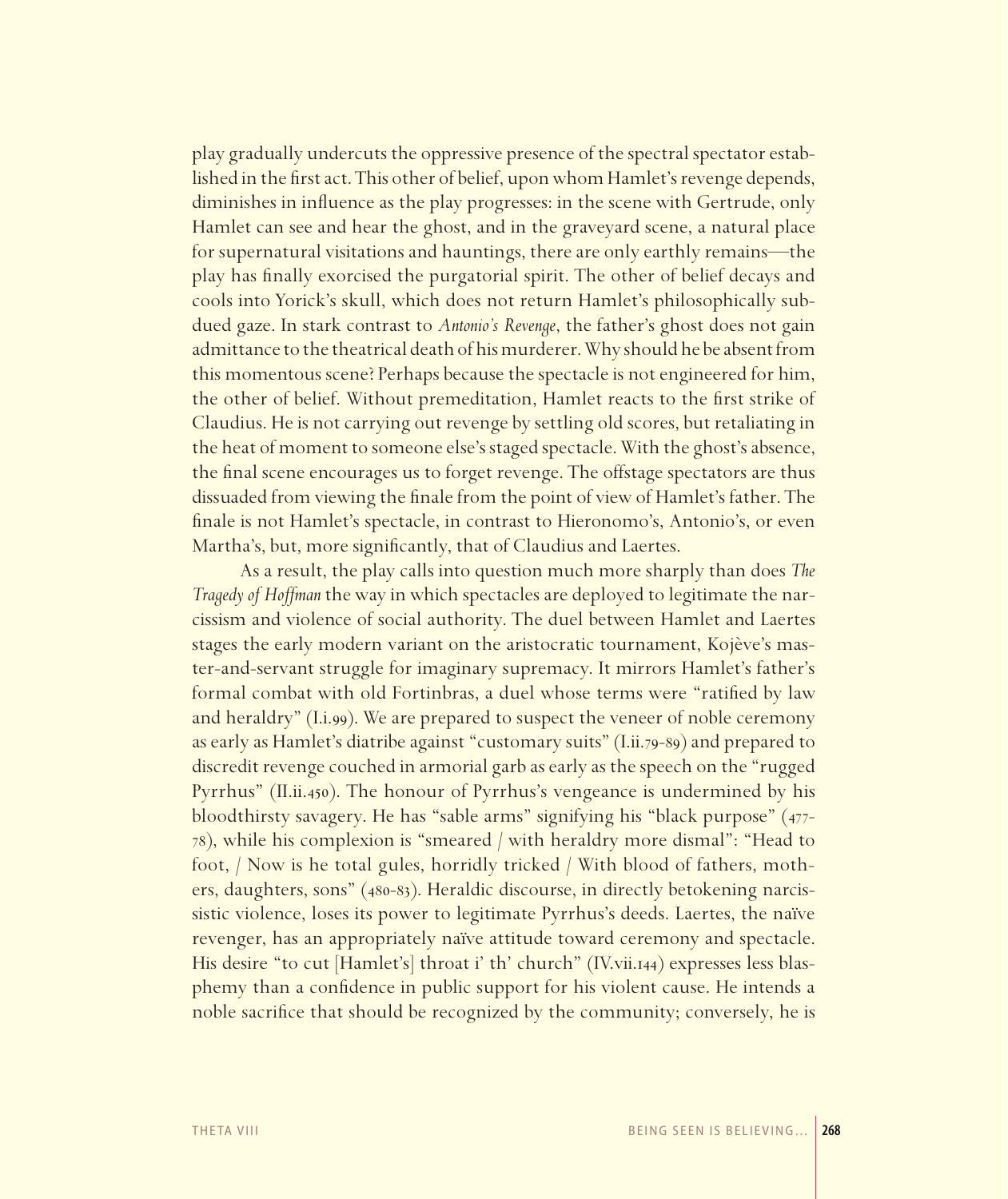outraged by the fact that his father received no heraldic funeral, "nor hatchment o'er his bones, / No noble rite nor formal ostentation" (IV.v.239-40), and curses the Doctor roundly for presenting not enough "ceremony" at Ophelia's interment (V.i.231-52). Try as he might, Hamlet cannot—unlike Laertes—find ready belief in revenge through spectacle. Neither Pyrrhus's speech nor the Mousetrap can incite him to action. Indeed, Hamlet's meditation on Fortinbras's "rousing military parade", in Girard's words (p. 288), only serves to expose the manipulation inherent in heraldic display, which moves men to dare death and danger for an "eggshell" (*Ham.*, IV.iv.56). By the time we arrive at the finale we understand that Hamlet has repudiated the typical revenger's role by not orchestrating a self-validating spectacle. Spectacles are not vehicles of justice but are designed to entrap the gaze of the other. As the scene closes, the play seems to communicate that the revenger must break the spell of the spectacle if the cycle of vengeance is to broken, $10$  just as Laertes deviates from his allocated role at the last moment to seek forgiveness.

Although Hamlet refuses to stage a heraldic display for his own vengeance, this metatheatrical play does not abandon the logic of spectacle entirely. In a way, this play's finale commits an ethical relapse not unlike that of *Hoffman*, but far subtler. If individuals are warned not to take revenge into their own hands, the play still displaces the principle of symbolic reciprocity onto a higher, albeit inscrutable, plane. The lesson we learn is that the potential revenger should bide his time in waiting for the heavens to restore the imbalances and injustices within the symbolic order. Before the finale, Hamlet resigns himself to providence:

> let us know, Our indiscretion sometime serves us well When our deep plots do pall; and that should learn us There's a divinity that shapes our ends, Rough-hew them how we will. (V.ii.7-12)

In other words, the potential revenger should submit to his role in a higher spectacle of divine retaliation. Those who take violence into their own hands are "Hoist with  $\vert$  their $\vert$  own petar" (III.iv.207), as Laertes realizes too late: "Why as a woodcock to mine own springe, Osric, / I am justly killed with mine own treachery" (V.ii.336-37). Though killed in the final scene, Hamlet is not killed with his own treachery but resigns himself philosophically to fate. Horatio, the sur-

10 Girard posits that the play urges us to break out of the ceremony of the sacrificed scapegoat if we are to forge a better society.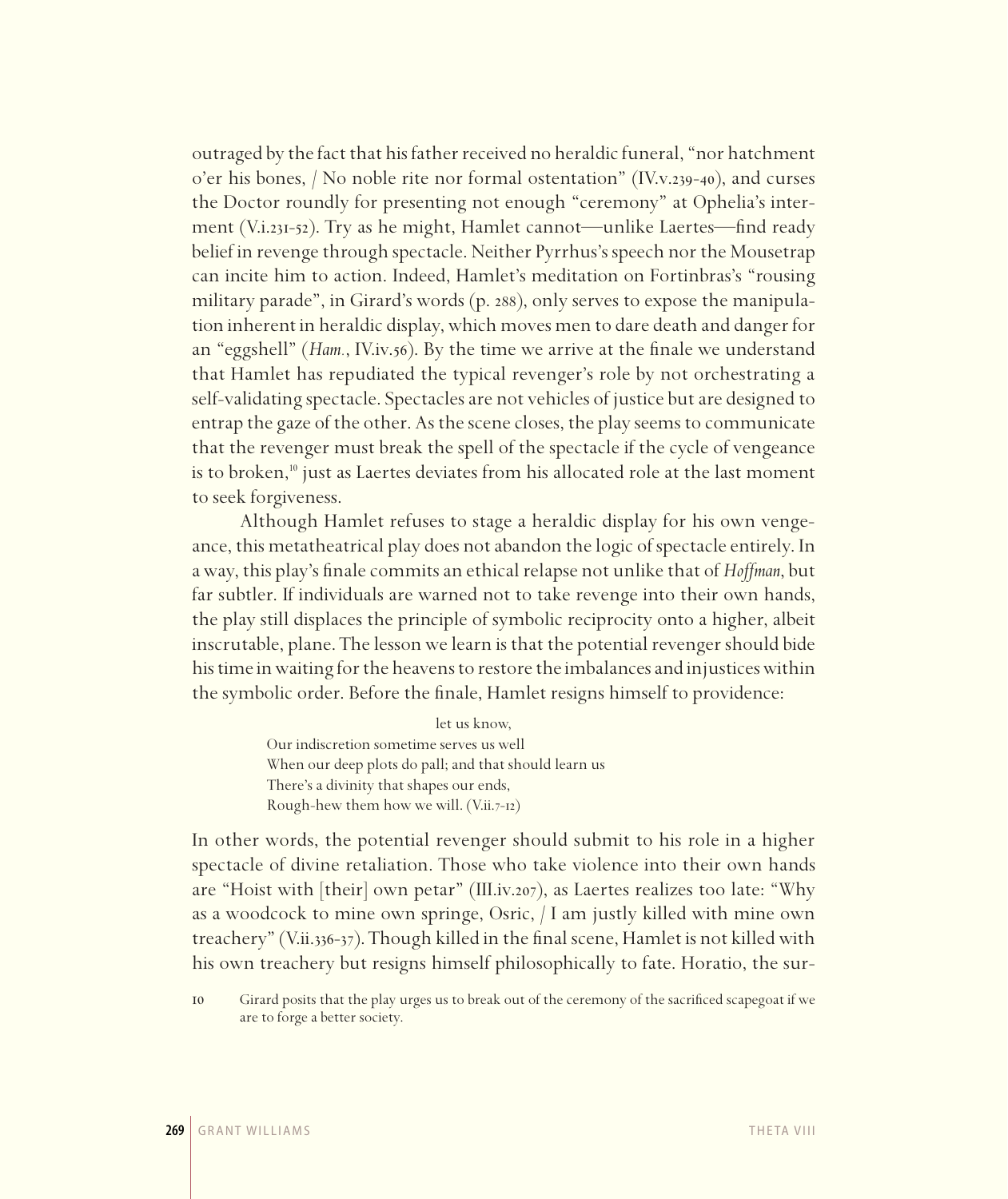viving other of belief with whom we identify, will "Truly deliver" to Fortinbras Hamlet's narrative of "purposes mistook / Fall'n on th'inventors' heads" (426-28). He bears witness to retribution crystallizing from apparently contingent events. As John Holloway says about the play, "chance turns into larger design, randomness becomes retribution" (cited in Kermode, p. 1188). Are we to believe that if we wait long enough, a divinely orchestrated spectacle ensnaring the villain in his own web will enact our vengeance for us? The Big Other—God, providence, fate, karma, etc.—will not only take care of the symbolic order but also realize quite conveniently the revenger's own narcissistic wishes. Because the Big Other ultimately runs the show, Hamlet's own surplus pleasure is concealed behind the force of necessity. But really, why should the finale correspond with Hamlet's vindication, when the court has witnessed him murder the king. He is a traitor. As Greenblatt observes, Hamlet does not "establish unequivocal and unambiguous public confirmation of his uncle's guilt" (p. 1664).

In this string of revenge tragedies that I am examining, *The Spanish Tragedy* rather unexpectedly offers the most compelling ethical platform from which to view the genre. At first glance, it seems to advocate a belief in revenge comparable to that of *Antonio's Revenge*, in that its final spectacle is also performed in front of a spectral spectator. From the play's opening, the ghost Andrea, in the company of Revenge, eagerly awaits the death of Balthazar, who killed him in battle.<sup>11</sup> At the play's conclusion, when the carnage has reached its climax in Hieronimo's suicide, the ghost exclaims, "Aye, these were spectacles to please my soul!" (IV.v.12). Andrea, whom Revenge calls the chorus of the tragedy, gives the offstage spectator cues as to how to respond throughout the plot: from impatience when the action slows down, to satisfaction when the finale provides the long-delayed vengeance. Because this onstage spectator from the supernatural realm tempts us, the spectators, to identify with his superior perspective on the dramatic action, is the play not manipulating us into guaranteeing the credibility of Hieronimo's vengeful actions?

Not entirely. Although the ghost of Andrea gives the spectator more to identify with than does the corpse of Hoffman's father, his credibility falls deeper and deeper into disrepute from his opening monologue. Andrea confesses that in Hades he has been the victim of administrative indecision. Minos, Aeacus,

11 See Hillman's "Out of their Classical Depth" for a genealogy of the pagan eschatology that is superimposed upon the nominally Christian world of early English tragedy, including *The Spanish Tragedy.*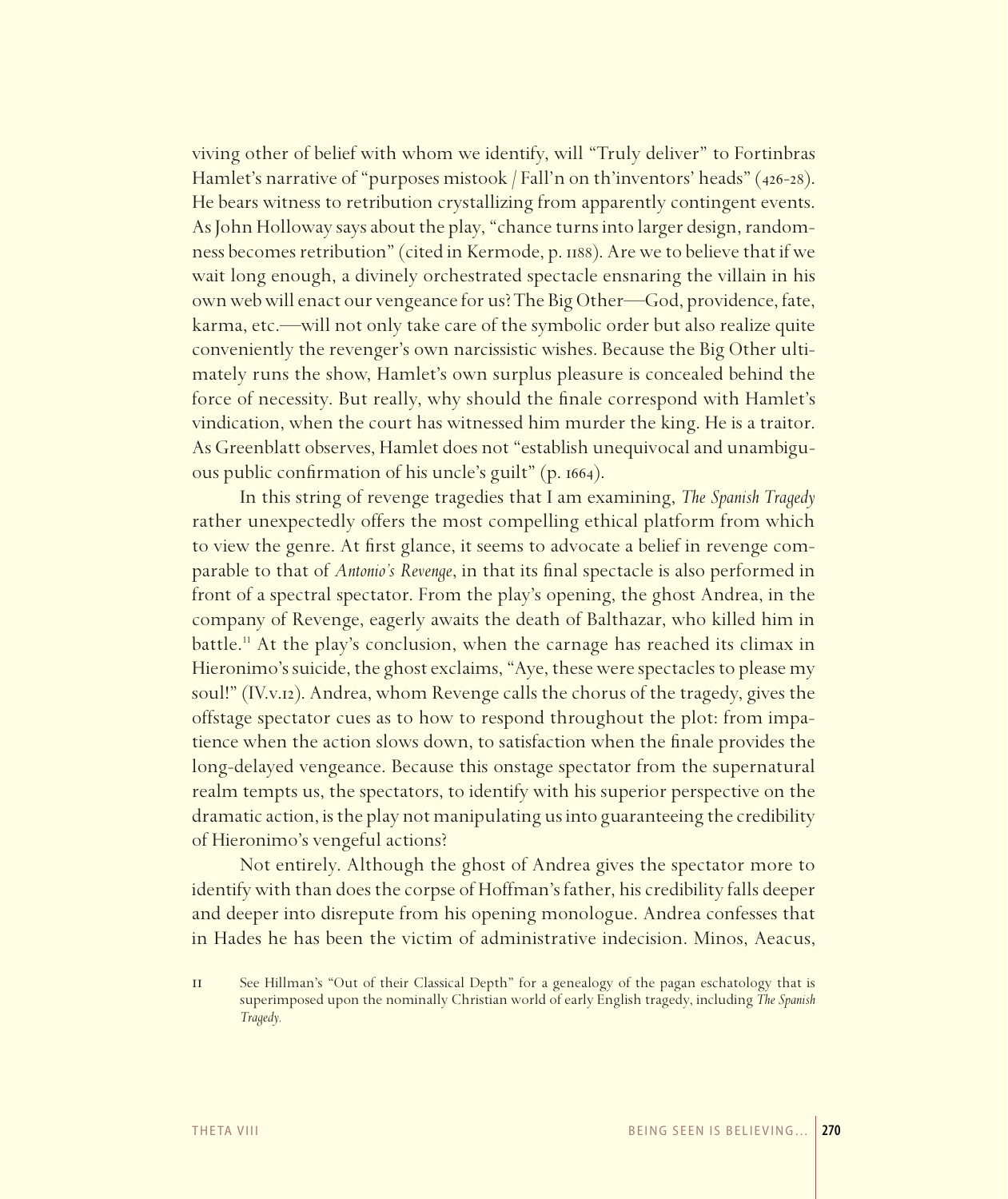and Rhadamanth cannot reach an agreement as to where he should dwell in the afterlife—with lovers or soldiers. The three judges thus send him to Pluto, the infernal king, to pronounce his doom. Before the king and queen, Andrea exhibits courteous humility, so much so that Proserpine begs her husband to be allowed to decide the shade's fate. Having received royal permission, she sends him to Revenge, with whom he watches the ensuing tragedy. The climax of this tragedy, the spectacle of revenge, which in no uncertain terms pleases Andrea's soul (IV.v.12), and which has presumably been staged for him by omniscient Revenge at Proserpine's bidding, has come about through arbitrarily circuitous means. If it were not for the ineptitude of the three infernal judges and the caprice of a king who foregoes his duty to indulge his wife, there might have been no vengeance. Andrea, whose initial status in the underworld seems dubious, quickly finds himself in the Queen's favour. Why? He has made her smile (I.i.78). The god Revenge, like Hieronimo, is a kind of Marshal whose spectacles obeys royal whim; he does not serve any ultimate legal code, supernatural audit, or impartial authority.

What is shocking about Andrea's spectatorship is that this other of belief has not entered into any contract with Hieronimo, who for all intents and purposes labours to avenge his son's murder, no one else's. Why does Horatio not haunt his father or at least attend the final spectacle? Does he not rest in peace, now that his murderer has been violently dispatched to Hades? These questions are left unanswered. We are not even prompted to ask them. Horatio's death, which appears significantly more unjust than does Andrea's, has little bearing on underworld politics or law, and the retaliation against Balthazar satisfies less a supernatural accounting for Hieronimo's family than the desires of another shade, whose death on the battlefield hardly warrants "credible" vengeance. In contrast to the subsequent Elizabethan revenge tragedies previously discussed, all of which offer the possibility of an ultimate—even supernatural—justice where all accounts are balanced in the symbolic order, *The Spanish Tragedy* rather radically punctures the fantasy of the Big Other in the person of Andrea. Who is Andrea that he can preside over the doom of the dead? In the final scene, Andrea says to Revenge that he will beg Proserpine to permit him to dispense justice to his friends (Horatio and company) and foes (Balthazar and company). After describing what rewards his friends deserve, he requests Revenge to let him judge his enemies and then, as if given this responsibility, delivers their sentences of eternal torment. Revenge does not hesitate in going along with the desires of this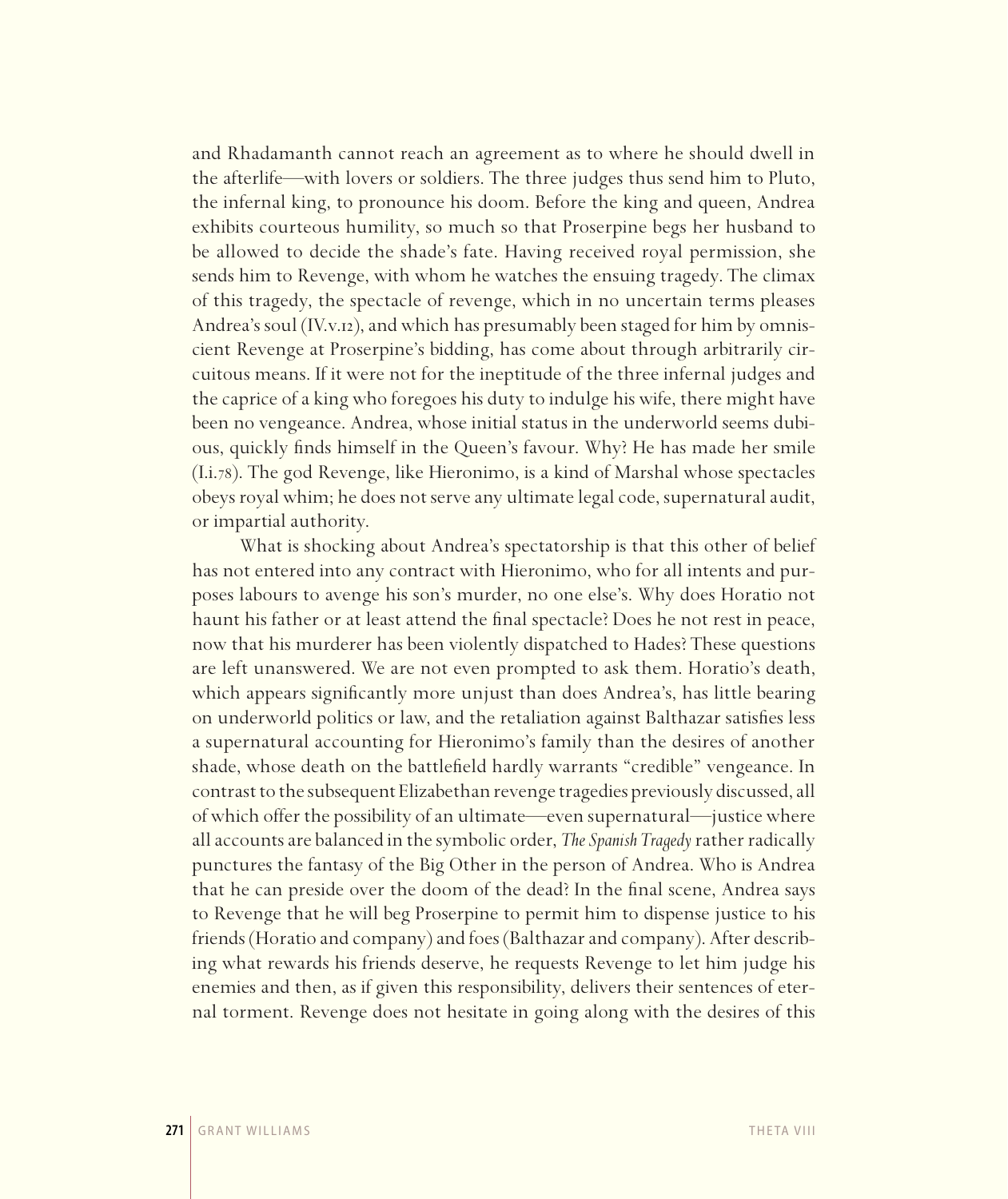self-appointed and self-interested judge—an ambitious courtier who has made Proserpine smile, an unsuitable substitute for the noble Astraea or the blindfolded Themis. It is not just that Hieronimo's spectacle has been performed for the surplus pleasure of another shade, but that this shade has so easily usurped the divine office of administering justice, pronouncing doom on others. What would Hieronimo think of Andrea after suggesting earlier by his "Vindicta mihi" speech (III.xiii.1-4) that a Christian judge presides over all human actions? The play thus exposes the Big Other, the Other of others, as an alienating, arbitrary narcissism that the revenger unwittingly serves. The Big Other is not beyond the imaginary register of revenge but already implicated in it. To view Hieronimo's spectacle from the perspective of Andrea is to realize the incredible and discreditable contingency of vengeance.

*The Spanish Tragedy*, despite being the recognized progenitor of Tudor revenge tragedy, holds a strange and disturbed relation to its progeny. Subsequent dramatists liberally plunder Kyd's motifs in bits and pieces but avoid and conceal his grim vision of collapsing revenge into the Big Other. *The Spanish Tragedy* offers spectators such a comfortless view of the ultimate horizon of vengeance that an entire genre emerged on the Tudor stage to recuperate the fantasy of a revenger serving justice. Andrea is the traumatic spectral spectator that the others of belief in subsequent Tudor plays strive to displace and domesticate if not exorcise. Kyd creates a persistent nightmare from which Tudor revenge drama desperately tries to awaken.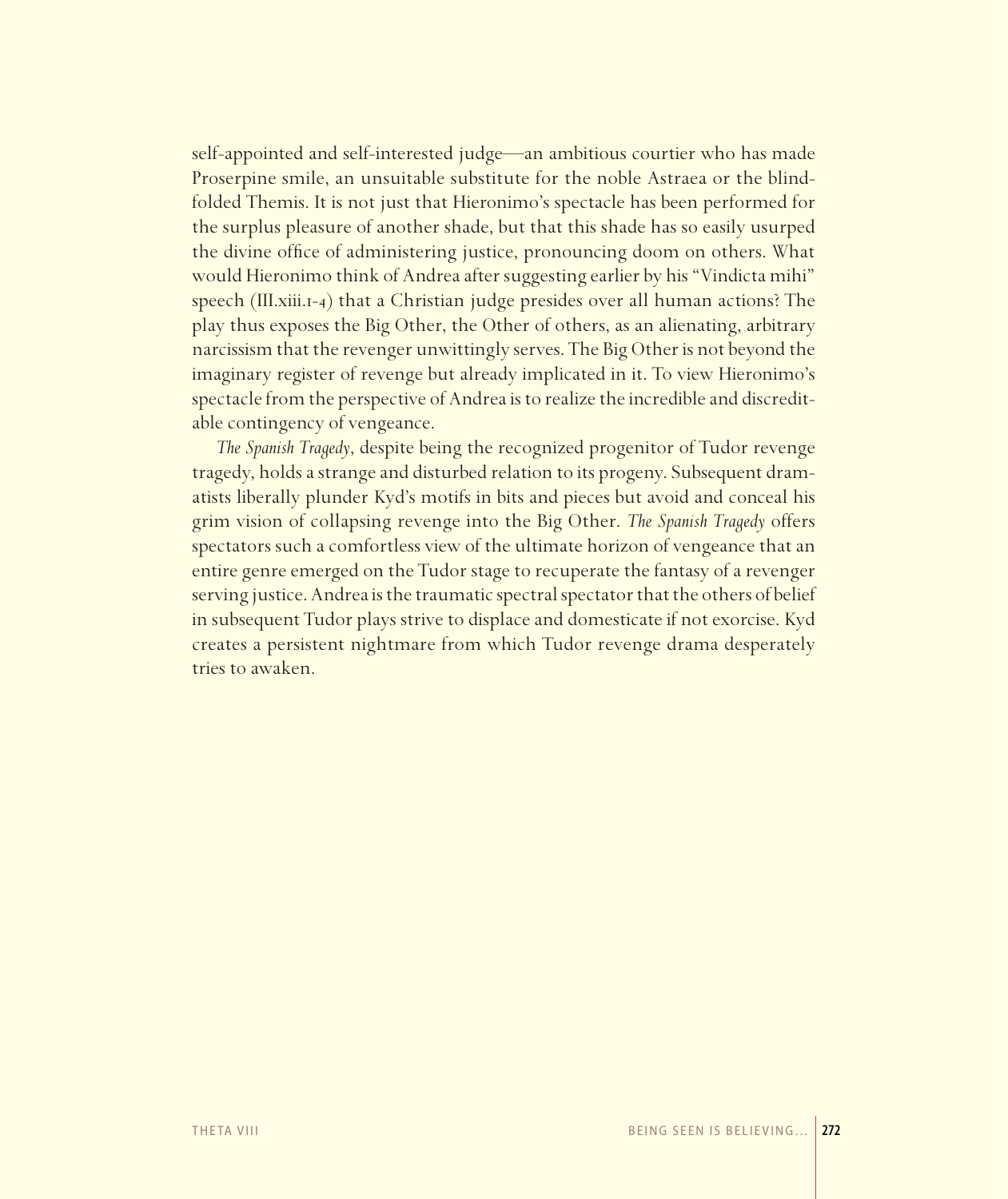# **Bibliography**

#### *Primary Sources*

Kyd, Thomas. *The Spanish Tragedy*. *Four Revenge Tragedies*. Ed. Katharine Eisaman Maus and Michael Cordner. Oxford: Oxford University Press, 1995. 1-91.

Marston, John. *Antonio's Revenge*. Ed. W. Reavley Gair. The Revels Plays. Manchester: Manchester University Press; Baltimore, MD: Johns Hopkins University Press,, 1978.

Shakespeare, William. *Titus Andronicus*. Ed. Barbara A. Mowat and Paul Werstine. New York: Washington Square Press, 2005.

\_\_\_. *The Tragedy of Hamlet, Prince of Denmark*. Ed. Barbara A. Mowat and Paul Werstine. New York: Washington Square Press, 1992.

\_\_\_. *The Tragedy of Macbeth*. Ed. Barbara A. Mowat and Paul Werstine. New York: Washington Square Press, 1992.

#### *Secondary Sources*

Boas, Frederick S., ed. *The Works of Thomas Kyd*. Oxford: Clarendon Press, 1955.

Certeau, Michel de. "What We Do When We Believe". *On Signs*. Ed. Marshall Blonsky. Trans. Richard Miller. Baltimore, MD: Johns Hopkins University Press, 1985. 192-202.

Edwards, Philip, ed. *The Spanish Tragedy*. The Revels Plays. London: Methuen, 1959.

Gair, W. Reavley. Introduction. *Antonio's Revenge*. Ed. W. Reavley Gair. The Revels Plays. Manchester: Manchester University Press; Baltimore, MD: Johns Hopkins University Press, 1978. 1-46.

Girard, René. "Hamlet's Dull Revenge". *Literary Theory/Renaissance Texts*. Ed. Patricia A. Parker and David Quint. Baltimore, MD: Johns Hopkins University Press, 1986. 280-302.

Gittings, Clare. *Death, Burial and the Individual in Early Modern England*. London: Croom Helm, 1984.

Greenblatt, Stephen. Introduction. *Hamlet*. *The Norton Shakespeare*. Ed. Stephen Greenblatt *et al*. New York: W. W. Norton, 1997. 1659-66.

Guillim, John. *A Display of Heraldrie*. London: William Hall, 1610.

Hillman, Richard W. "Meaning and Mortality in some Renaissance Revenge Plays". *University of Toronto Quarterly* 49.1 (1979): 1-17.

*\_\_\_.* "Out of Their Classical Depth: From Pathos to Bathos in Early English Tragedy, or The Comedy of Terrors". *Outsiders Within (Dedans/Dehors): Figures*